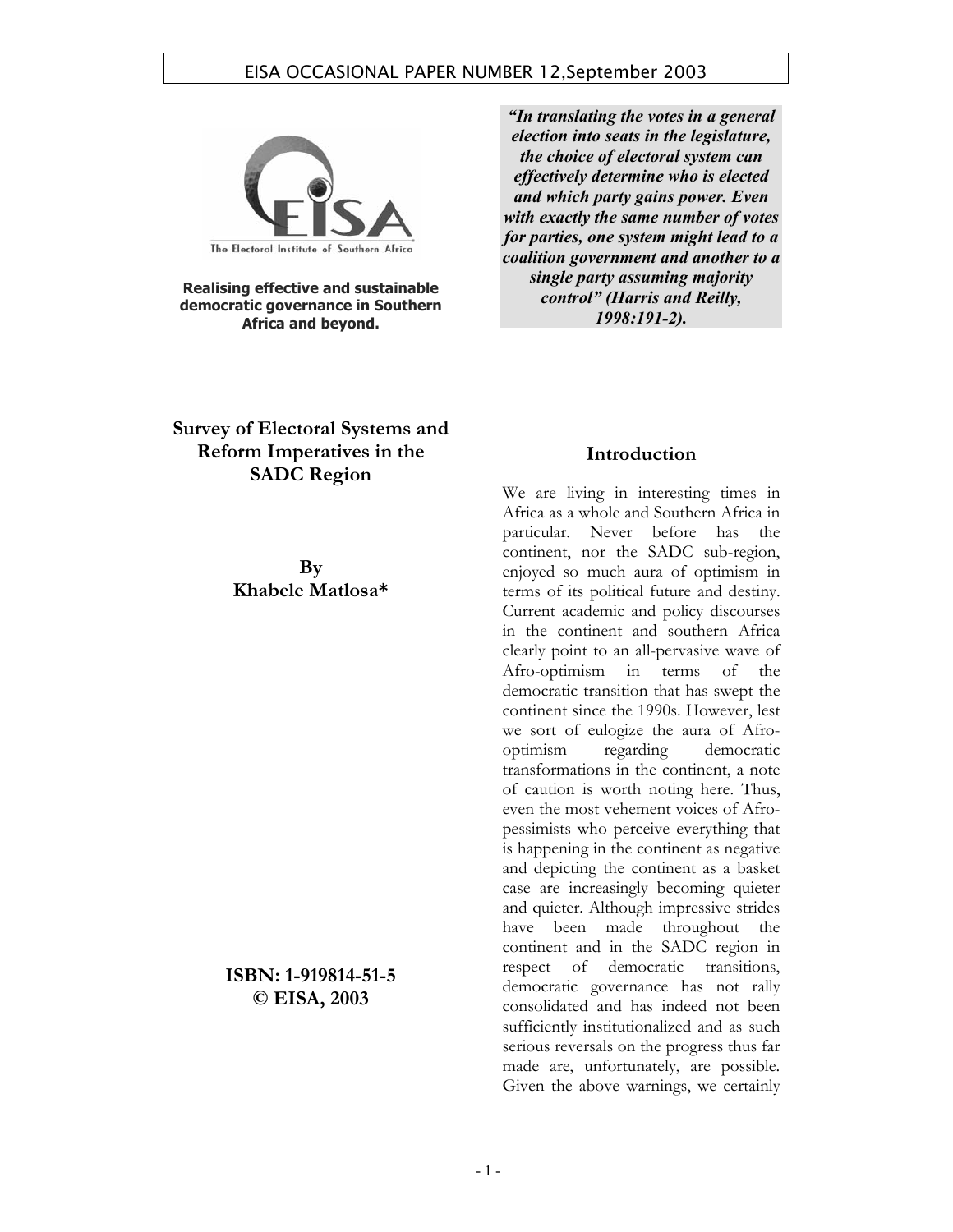then need to maintain a guarded optimism regarding democratic transitions in Africa as a whole and Southern Africa specifically.

What then we need to recognize from the onset is that certainly the SADC region has made commendable progress towards democratic governance since the collapse of the Cold War on a world-wide scale and the demise of apartheid in the region. Although these two external phenomena played a critical role in propelling the democratic wave, endogenous developments including pressure exerted by civil society organizations for democratic dispensation was useful too. Having recognized that some progress has been made towards nurturing democratic governance, we hasten to observe that there are still a number of hurdles that SADC countries still have to jump over in this journey towards democratic consolidation. These challenges are, in fact, what one scholar, Robin Luckham, prefers to term "Democracy Deficits". Undoubtedly, one of these deficits relates to electoral engineering and how this process is undertaken in such a manner to deepen democratic governance or conversely to entrench authoritarian politics behind the veneer of democratic rhetoric. Hence the significance, therefore, of electoral systems in the region; what are the existing electoral systems world-wide; what are their main features; what the dominant electoral systems in the SADC region; what are their advantages and disadvantages; what then are the imperatives for electoral systems reforms in SADC if only to ensure that accountability is enhanced; broad representation is ensured and, equally importantly, political stability is achieved and sustained. This is what this paper is all about. It aims to interrogate the global and regional perspectives of electoral system design and reform

imperatives and suggest, in a fairly modest way, what could be the best practices for electoral systems reforms a number of SADC countries. Thus the paper is much more suggestive rather than being definitively prescriptive in order not to close the debate and cast these sensitive issues in stone.

The second section that follows these introductory remarks presents an argument that buttresses the critical importance of electoral system for democratic governance globally and in the SADC region specifically. The debate aims to make a case for deliberate electoral systems design as part and parcel of constitutional engineering for deepening democratic culture and practice. The third section outlines, in a simplified, albeit not simplistic, fashion the workings of various electoral systems especially those in force in the SADC region with a view to drawing fine distinctions between and among various electoral models. The fourth section then builds upon the earlier sections by making an argument for electoral reform imperatives for the SADC region in order for the region to ensure accountability of elected representatives, broad representation in key organs of the state especially the parliament and political stability so crucial for both political and economic progress. The fifth and final section provides, in a rather thought-provoking, and fairly controversial, fashion, possible scenarios for electoral system reform process in the SADC region in the notso-distant future. It should be emphasized that these scenarios are not presented as definitive prescription of what has to happen, but rather as suggestions of a possible route that the region should take in reforming the electoral systems of SADC member states. This is mainly aimed at advancing the current debate and indeed provoking more thought as the region embarks on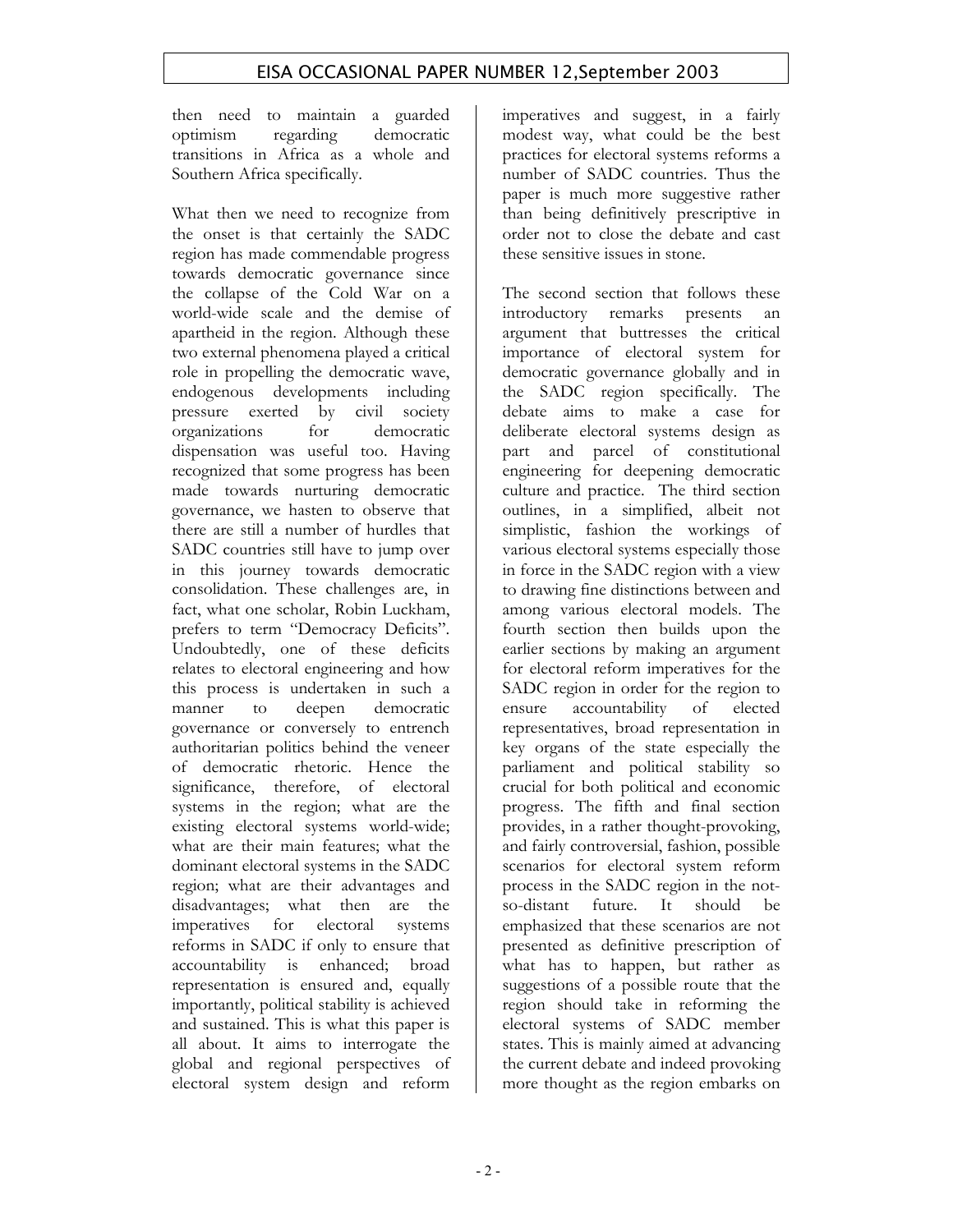a politically sensitive path of constitutional engineering.

### **Significance of an Electoral System to Democratic Governance**

**"An electoral system also has a major influence the type of party system that develops: the number and relative size of political parties in parliament, and the internal cohesion and discipline of parties" (Harris and Reilly, 1998:191-192)** 

An electoral system principally refers to an institutional arrangement for the conduct of an election: be it a local government, national assembly or presidential election. Put differently, an electoral system encompasses procedures, laws, rules and regulations for the electorate to exercise their democratic right to choose their leaders and translate those ballots into actual representation in the national assembly. This institutional arrangement in turn determines the manner in which votes cast by the electorate in an election are turned effectively into seats in, for instance, the national assembly. According to Reynolds and Reilly "electoral systems translates the votes cast in a general election into seats won by parties and candidates. The key variables are the electoral formula used (i.e. whether the system is majoritarian or proportional, what mathematical formula is used to calculate the seat allocation) and the district magnitude (not how many voters live in a district, but how many members of parliament that district elects" (2002:7). The countries that use the FPTP electoral system include the United Kingdom, the United States of America, India, Canada, all former British colonies.

Andrew Reynolds reminds us that an electoral system is one critical institution

that shapes and influences the rules political competition for state power in that this single institution determines "what parties look like, who is represented in parliament, and ultimately who governs" (1999:89). Essentially, an electoral system performs many functions in a representative democracy. Harris and Reilly isolate three, major functions of an electoral system. First, it acts as a conduit through which the electorate is able to hold their representatives in the legislature accountable. Second, it makes it easy for the national assembly to be constituted either through proportionally determined vote count or through a simple plurality of votes. Third, different electoral systems bring out public opinion in the form of an electoral outcome by according a particular political party or a coalition of parties control of state power and as such "give incentives to those competing for power to couch their appeals to the electorate in distinct ways. In deeply divided societies , for example, particular electoral systems can reward candidates and parties who act in co-operative, accommodative manner to rival groups; or they can instead reward those who appeal only to their own ethnic group"(Harris and Reilly, 1998:192).

To be sure, there are many electoral systems throughout the entire world and there is little consensus as to which is best for democratic governance and political stability (Harris and Reilly, 1998; Reynolds and Reilly, 2002; Kadima, 2003; Konrad-Adenauer-Stiftung, 2003). What is interesting to note, though, is that despite the centrality of an electoral system to the choice of a government, countries hardly ever make deliberate decisions to select a model that best suits their particular conditions and contexts. Thus, "often the choice is essentially accidental, the result of an unusual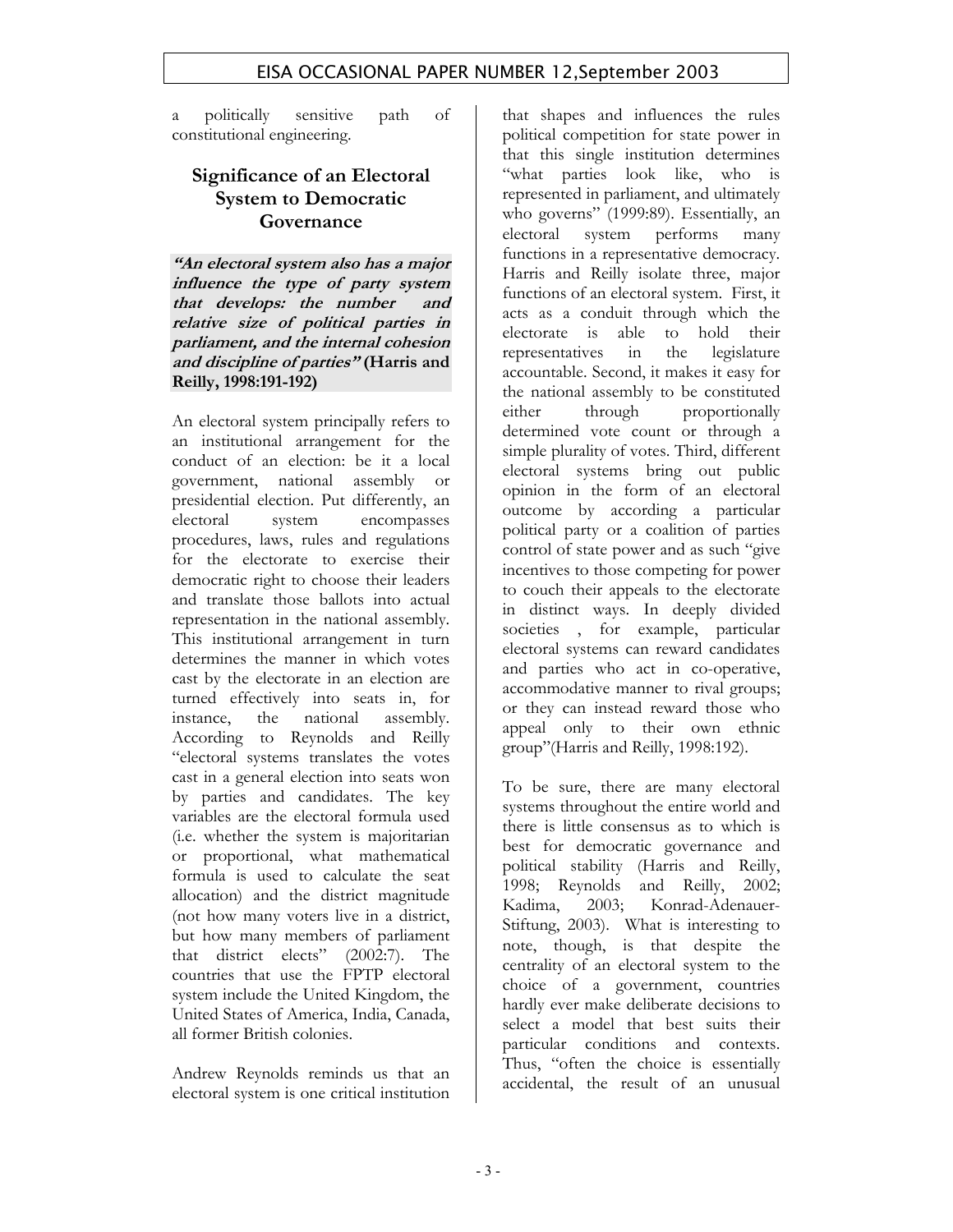combination of circumstances, of a passing trend, or of a quirk of history, with the impact of colonialism and the effect of influential neighbours often especially strong" (Reynolds and Reilly, 1997:1). As Jackson and Jackson aptly observe "each political system offers certain benefits and disadvantages in terms of the representation of different groups in society" (1997: 371). Reynolds and Reilly advise appropriately that states of the world should endeavour to review and deliberately design electoral systems that suit their own conditions with a view to deepening democratic governance. In doing so, argue Reynolds and Reilly, it is advisable that eight (8) key criteria are used to guide the process:

- Ensuring a representative parliament
- Making elections accessible and meaningful
- $\Box$  Providing incentives for conciliation
- Facilitating stable and efficient government
- □ Holding the government and representatives accountable
- Encouraging "cross-cutting" political parties administrative capacity (2002:9-13).

Although there are, indeed, many electoral systems around the world and there is as yet no consensus within both academic and policy discourses on the best model for democracy, it is a lot easier to identify, on a global scale, four main types of electoral systems namely (a) plurality-majoritarian, (b) proportional representation (PR) and (c) semi-proportional representation systems with multiple variations within and permutations amongst them as shown in figure one below.

**Source:** Reynolds and Reilly, 2002 (2002 **Key**: PR-Proportional Representation FPTP-First-Past-The-Post AV-Alternative Vote SNTV-Single Non-Transferable Vote MMP-Mixed Member Proportional STV-Single Transferable Vote



**Source:** Reynolds and Reilly, 2000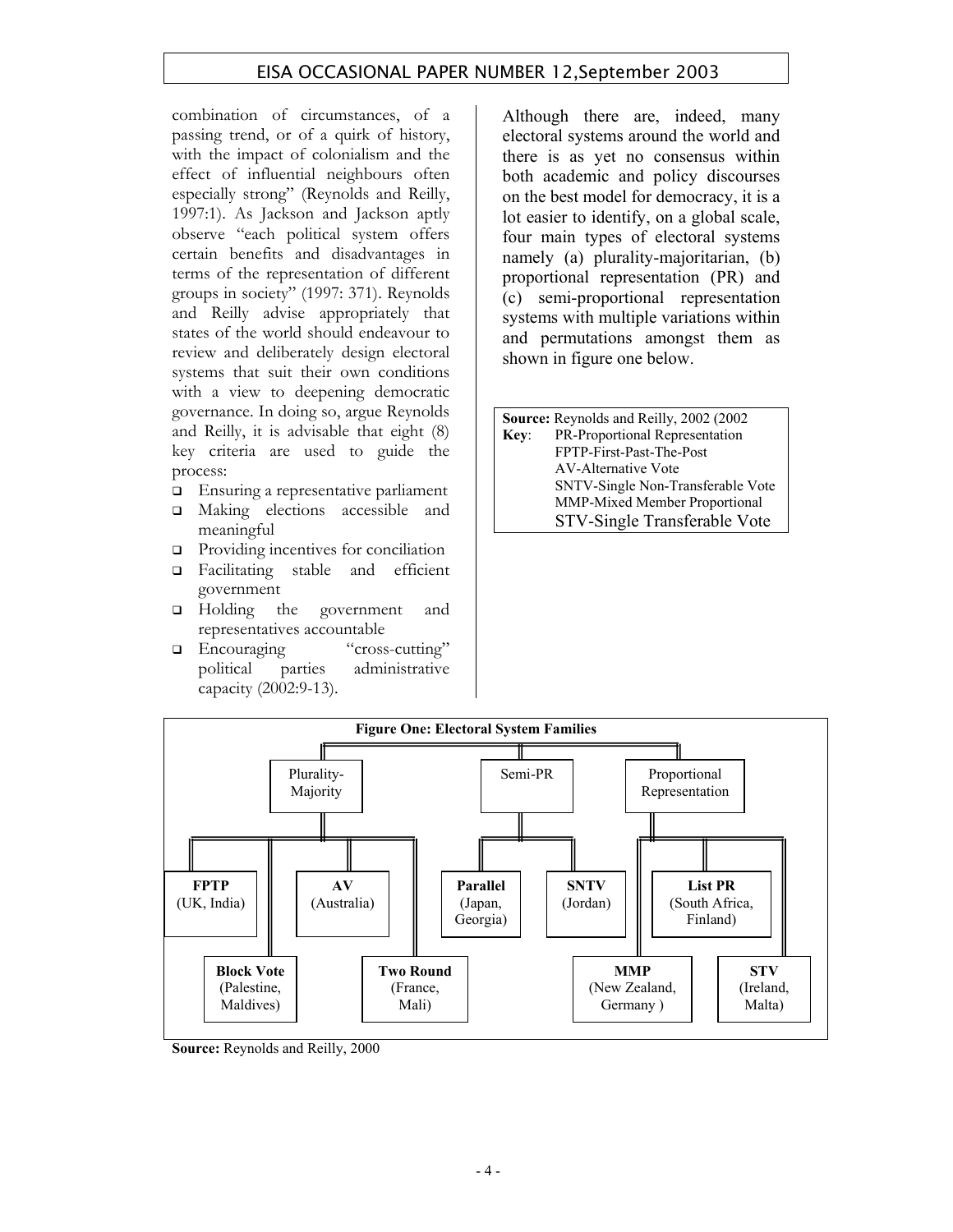For an extensive discussion of how these systems operate, refer to Reynolds and Reilly (2002), Harris and Reilly (1998), Reilly (2001) and Elklit (2003) from which the current debate draws critical lessons for the SADC region. It is worth noting, though, that the major distinction between and among the electoral systems globally relates to how "they translate national votes won into parliamentary seats won: that is, how proportional they are" (Harris and Reilly, 1998: 193). The key variable here is whether an electoral system determines parliamentary seats upon a simple plurality of votes, absolute majority of votes or proportionality of votes, hence the differentiation between plurality-majoritarian systems and proportional representation systems. Before dealing with each one of the three broad categories of electoral systems highlighting their distinctive impact on democratic governance in respect of accountability, representation and political stability, a few caveats are worth making at this juncture.

First, there is no gainsaying that the most dominant influence for adoption of particular electoral systems in postindependence SADC has been the overbearing colonial and neo-colonial linkages between the former colonies and the colonial metropolis. It should be recalled that SADC countries adopted the political institutions of their former colonial masters as part of the political settlement of the decolonization struggles. Let it be recalled also that a majority of the Southern African states were under the British colonial rule and upon independence they adopted the Westminster constitution and political arrangement that go with it. By the same token, it is worth refreshing our minds that very few Southern African states have thus far taken a deliberate effort to redesign their electoral systems in a manner

that addresses immediate challenges of their democratic systems such as accountability, representation and political stability. These include South Africa, Namibia and recently Lesotho. The rest of the SADC member-states operate electoral systems that are part of the legacy of the inherited political and constitutional arrangements left behind by the departing colonialists in the 1960s. It is, thus, no consternation that the British single-member plurality or the first-pastthe-post electoral system has become a dominant political feature of electoral democracy ions in the SADC region given that Britain was indeed a dominant colonial power in the region.

Second, only recently have SADC states begun to engage in open public debate, most of these initiated by civil society organizations, to interrogate the utility of existing electoral systems in various countries for the nurturing and consolidation of democratic governance. This effort has let to the recent electoral reform process in Lesotho, which has witnessed a historic process in which the ruling Lesotho Congress for Democracy (LCD) and the then Interim Political Authority (IPA) agreed to change the country's FPTP system and adopt the MMP system which was first put to the test during the country's 2002 general election. Debate is raging as to which electoral system to use in the country's forthcoming local government elections scheduled for sometime in 2004. Likewise, Mauritius has also undertaken a review of its electoral system which is principally a FPTP system injected with a Best-Loser arrangement. Following a Commission set up to review the electoral system and propose measures for electoral system reform, Mauritius is likely to adopt the MMP system highly recommended by the commission report in its forthcoming 2005 election.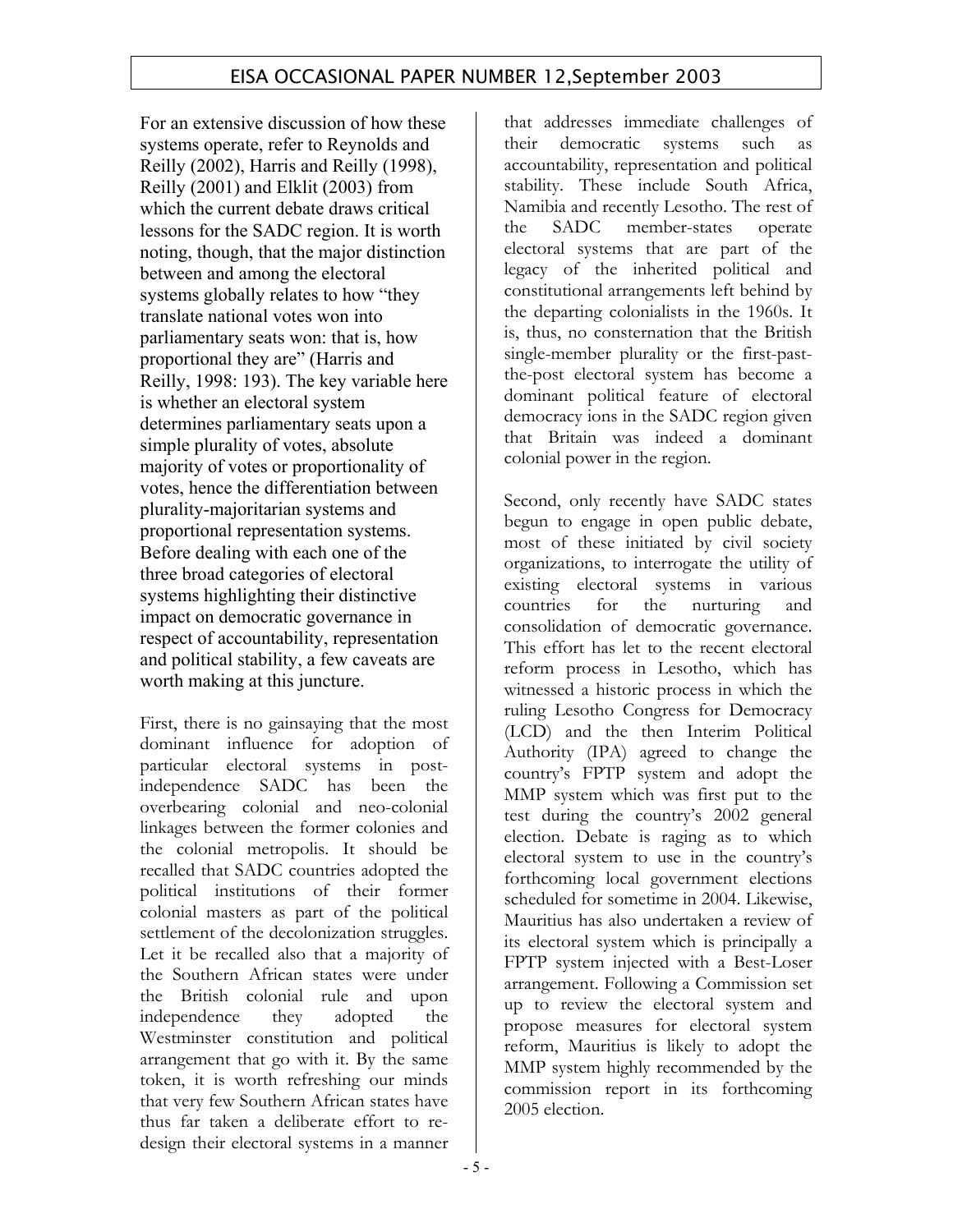Whereas in Lesotho the pressures for electoral reform were propelled mainly by political instability and the tendency for the FPTP system to exclude critical political actors, in Mauritius the pressures had more to do with political exclusion rather than political instability as such.

Third, electoral engineering and reform measures in SADC have also been part of political settlement of protracted violent conflict. It should be recalled that Southern Africa was a theatre of violent and costly conflicts of various types linked, in part, to the global Cold War of the time and propelled by apartheid destabilsation of the region. The hardest hit countries by the protracted violent conflict were Angola, Mozambique, Namibia and South Africa. It is no surprise, then, that when political settlement of violent conflicts in these countries one of the imperatives for constructive management of the conflict was some reform of the electoral system, among many other steps taken by the belligerent parties. Thus, as part of the peace-making and reconciliation, all these four countries adopted the PR electoral system. With hindsight, the adoption of the PR for these war-torn countries was one of the most prudent decisions that the political leadership undertook for, in fact, it has come to pass that the PR system has helped these countries, bar Angola, to consolidate their hard-earned peace and build bridges between former enemies who are today sharing the burden of statecraft and nation-building. It can thus be argued convincingly that the PR electoral system is the best electoral model for war-torn societies and easily lends itself to constructive management of violent conflicts.

### **Table 1: Electoral Systems in SADC**

| FPTP:                  | List-PR:     | MMP:         |
|------------------------|--------------|--------------|
| Plurality/Majoritarian | Proportional | Proportional |
| Botswana               | Angola       | Lesotho      |
| <b>DRC</b>             | Mozambique   |              |
| Malawi                 | Namibia      |              |
| Swaziland              | South Africa |              |
| Tanzania               |              |              |
| Zambia                 |              |              |
| Zimbabwe               |              |              |
| Mauritius              |              |              |
| Sevchelles             |              |              |

From table 1 above, it is clear that a majority of SADC states (9 in all) operate the FPTP electoral system, a few (4 in all) operate the List-PR electoral system and only one (1) has recently adopted the MMP all these varying systems have their own distinctive impact on democratic governance in each state in terms of accountability, representation and political stability. And this is the subject of the next section of this paper.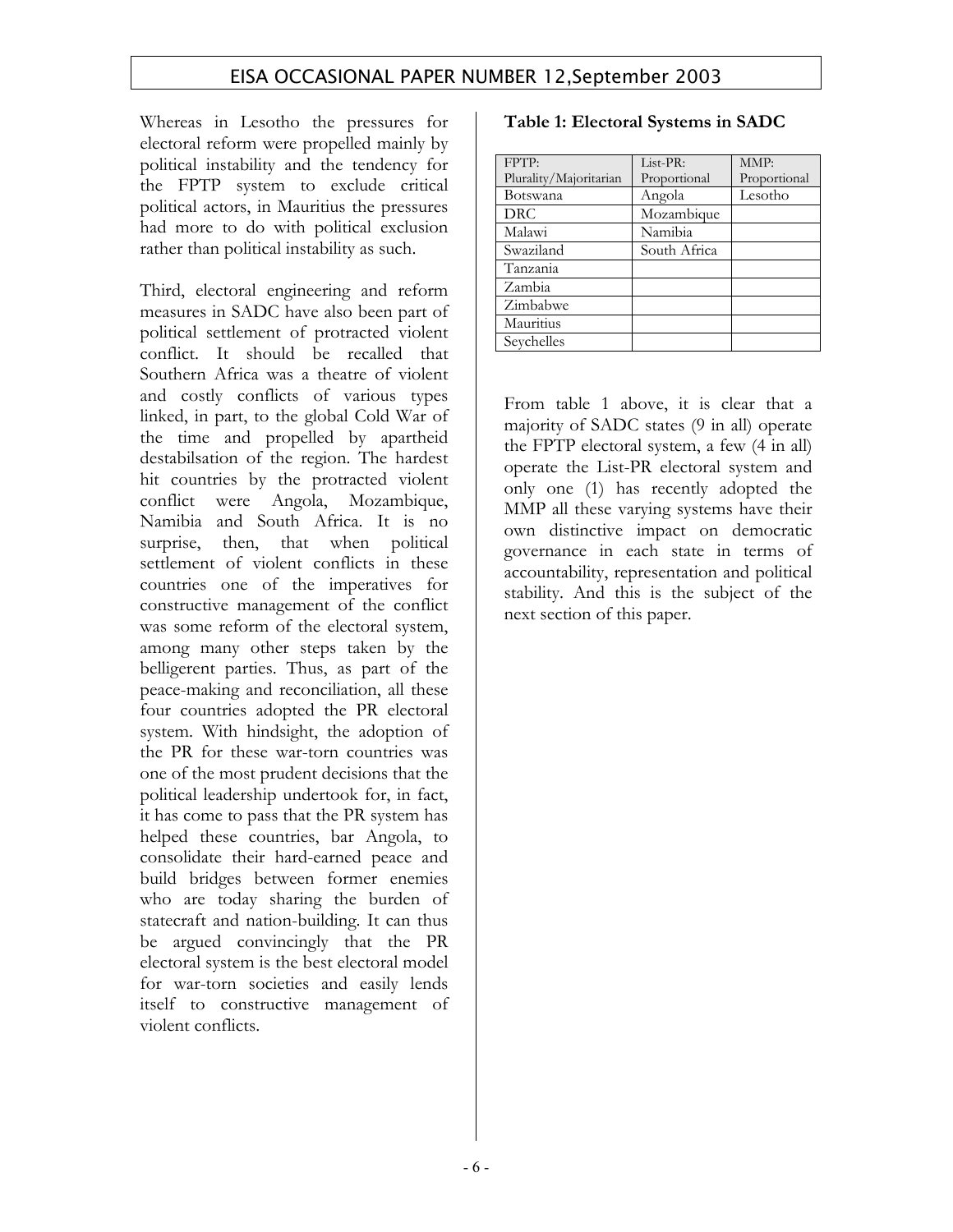## **How Electoral Systems Work and their Implications for Accountability, Representation and Political Stability**

**"While the choice of electoral system is one of the most important institutional decisions for any democracy, most electoral systems are not consciously and deliberately chosen. Often, the choice of electoral system is essentially accidental: the result of an unusual combination of circumstances, of a passing trend, or of a quirk of history" (Reilly, 2001:14).**

### **A: The First-Past-the-Post (FPTP) Electoral System**

In sum, the main features of the FPTP are presented in a tabular form below. The table itself is not exhaustive enough to bring out all the characteristics of the system, but only highlights the key ones that are important for purposes of our understanding of the workings of the system as well as its implications/impact on accountability, representation and political stability as it were.

The First-Past-the-Post (FPTP) or singlemember plurality system is the most widely used, and indeed the simplest, electoral system throughout the entire world. Under this system, a country is divided into different, albeit relatively equal, electoral zones known as constituencies from which contestants have to emerge in order to occupy their seats in the legislature. The winner of an election is the candidate "who gains the most votes, but not necessarily an absolute majority of the votes. Voters choose their favoured candidate with a tick or a cross on the ballot paper, and the winner is simply the candidate who gains a

plurality of votes" (Reilly, 2001:15). Like all other electoral systems, the FPTP has its own strengths and weaknesses and it is important that political leaders and all other stakeholders in election management appreciate these in order to ensure a smooth process of electoral designs and reform efforts.

| Advantages                                               | Disadvantages                                                    |
|----------------------------------------------------------|------------------------------------------------------------------|
| Clear choice between<br>two main parties                 | Excludes minor parties                                           |
| Ensures single party<br>governments                      | Exaggerates electoral<br>dominance of ruling<br>parties          |
| Gives rise to<br>coherent<br>parliamentary<br>opposition | Problem of waste votes<br>which amounts to<br>disenfranchisement |
| Excludes extremist<br>parties                            | Amenable to minority<br>government problem                       |
| Links MP to<br>constituency                              | Unresponsive to changes<br>in public opinion                     |
| Allows independent<br>candidates to contest<br>elections | Open to manipulation of<br>election boundaries                   |
| Allows floor crossing                                    | Less conducive to<br>women's participation                       |
| Simplicity and<br>familiarity in Africa                  | Problem of single party<br>parliament                            |

### **Table 2: Feature Characteristics of the FPTP**

The popularity of the FPTP is premised primarily on "grounds of simplicity, and its tendency to produce representatives beholden to defined geographic areas" (Harris and Reilly, 1998: 194). Table 2 above illustrates the main feature characteristics of the FPTP electoral system, which in a sense succinctly suggest its strong and weak points that have to be recognized in any process of electoral engineering, design and reform. The key strengths of the FPTP system are many and varied. First, given that the FPTP system basically ensures duopolistic party system (two-party system if you wish), it presents a clear choice of voters between the two main parties. Whereas this has been the case in the United States of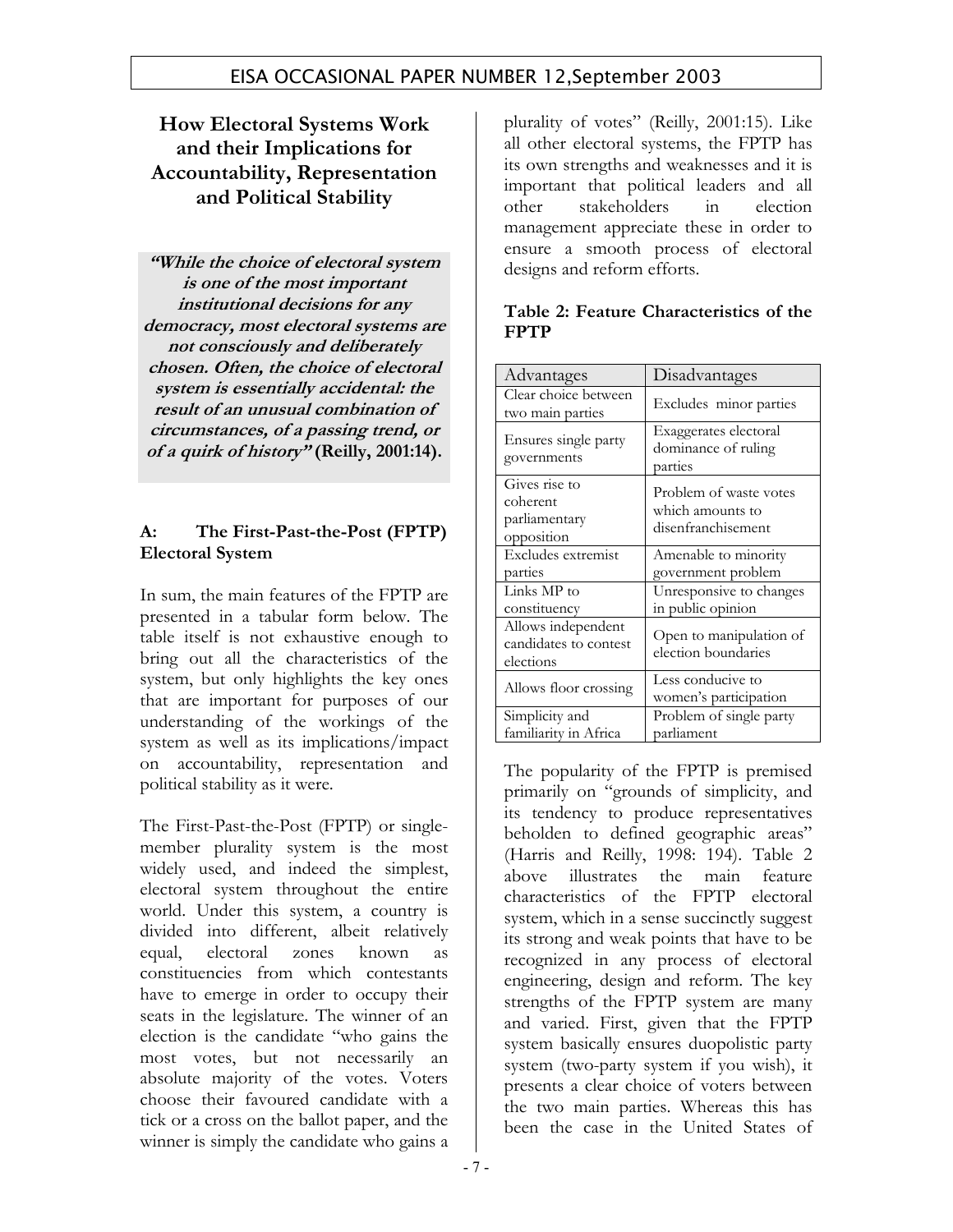America and the United Kingdom for instance in terms of alternate regime changes between the Democrats and Republicans and the Labour Party and Conservative Party respectively, this has not been the case in the SADC region. If anything, in all the SADC countries operating the FPTP one-party dominance or hegemony has been the norm since independence to date, including in Botswana, the world-acclaimed liberal democracy (see tables 3 and 4 below). That is why the major test of the profundity of Botswana's liberal democracy today is for that country to experience electoral defeat of the ruling Botswana Democratic Party (BDP) and an opposition party takes over as a new government yet the socio-economic and political achievement of the country thus far are not reversed in any profound manner. This prospect will always remain a distant mirage so long as the FPTP still remains a feature of Botswana's political system. This point reinforces the downside of the FPTP system namely that it exaggerates the electoral dominance of broad-based parties (often-times ruling parties).

| Party       | No. of  | $\%$ of | No. of           | $\%$ of |
|-------------|---------|---------|------------------|---------|
|             | votes   | votes   | seats            | seats   |
| <b>BDP</b>  | 192 598 | 54.3    | 33               | 82.5    |
| <b>BNF</b>  | 87 457  | 24.7    | 6                | 15.0    |
| <b>BCP</b>  | 40 096  | 11.3    | 1                | 2.5     |
| BAM         | 15 805  | 4.5     | 0                | 0.0     |
| Indpts      | 1 0 0 4 | 0.3     | $\left( \right)$ | 0.0     |
| <b>MELS</b> | 22      | 0.0     | 0                | 0.0     |
| Spoilt      | 17481   | 4.9     |                  |         |
| ballots     |         |         |                  |         |
| Total       | 354 463 | 100.0   | 40               | 100.0   |

#### **Table 3: Botswana Parliamentary Election Results, 1999**

The picture of proportions of votes per party in Botswana since independence as shown in table above validates our argument that Botswana is, to all intends and purposes, a dominant party situation despite its world-wide accolade as shining liberal democracy. This situation is further depicted by the allocation of parliamentary seats since independence as vividly illustrated in table 4 below

| Party      | 1965           | 1969         | 1974           | 1979           | 1984           | 1989           | 1994           | 1999           |
|------------|----------------|--------------|----------------|----------------|----------------|----------------|----------------|----------------|
| <b>BDP</b> | 28             | 24           | 27             | 29             | 29             | 31             | 27             | 33             |
| <b>BPP</b> | 3              | 3            | $\overline{2}$ | $\mathbf{1}$   | $\mathbf{1}$   | $\overline{0}$ | $\overline{0}$ | $\theta$       |
| <b>BIP</b> | $\overline{0}$ | $\mathbf{1}$ | $\mathbf{1}$   | $\theta$       | $\overline{0}$ | $\overline{0}$ | $\overline{0}$ | $\theta$       |
| <b>BNF</b> | $\overline{a}$ | 3            | $\overline{2}$ | $\overline{2}$ | $\overline{4}$ | 3              | 13             | 6              |
| <b>BPU</b> |                |              |                |                | $\theta$       | $\overline{0}$ | $\overline{0}$ | $\overline{0}$ |
| <b>BCP</b> |                |              |                |                |                |                | -              | $\mathbf{1}$   |
| <b>BAM</b> |                |              |                |                |                |                |                | $\overline{0}$ |
| Total      | 31             | 31           | 32             | 32             | 34             | 34             | 40             | 40             |

#### **Table 4: Number of National Assembly Seats by Party in Botswana (1965-1999)**

**Source**: Molomo, 2000; Somolekae, 2002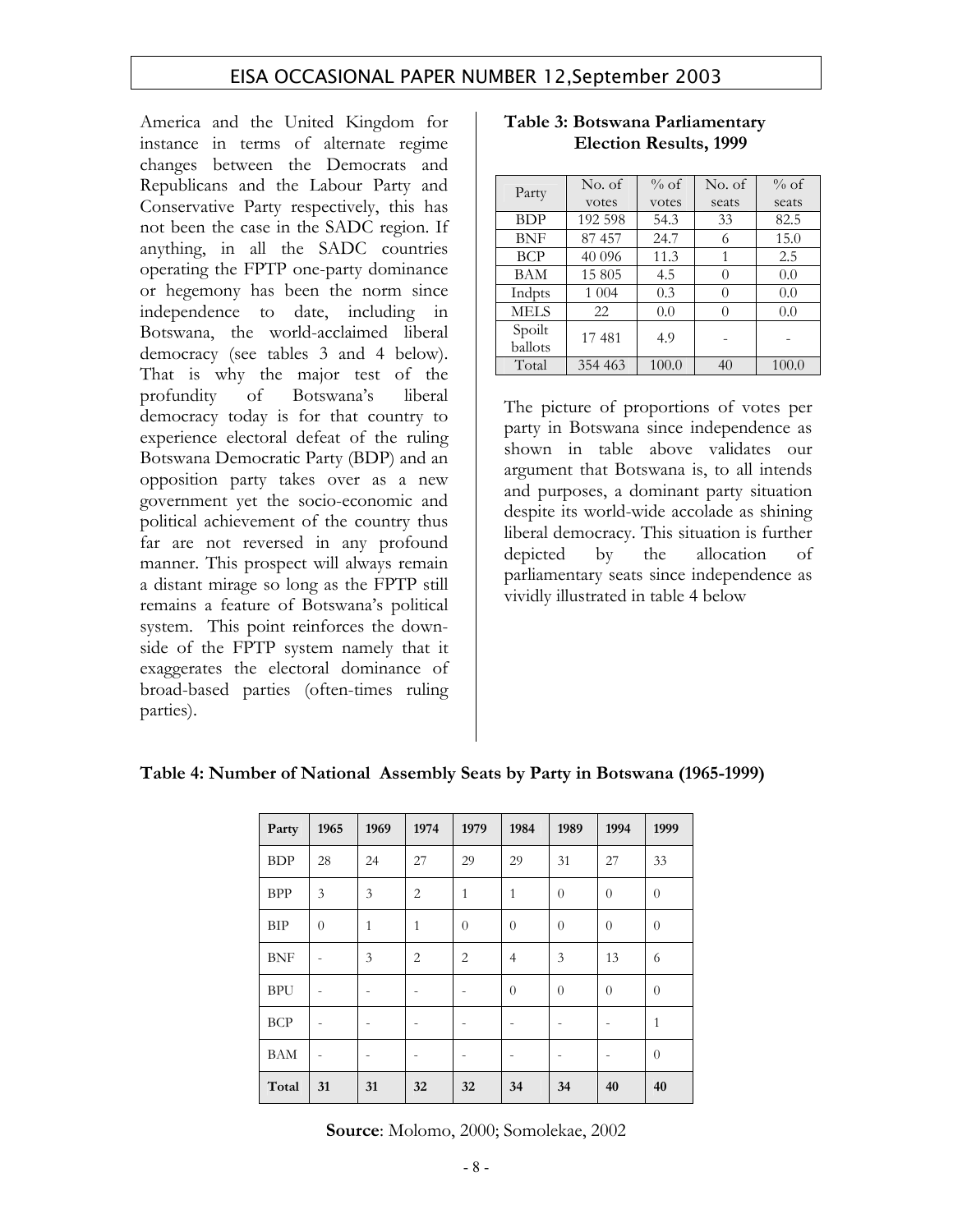Second, related to the first point, the FPTP electoral system ensures singleparty governments. It is not amenable to coalition governments. This feature is often-times considered good for it is perceived to ensure political stability. However, single party governments may amount to one-party state and lead to politics of exclusion that in themselves generate various types of conflicts and political instability as the political history of the small mountain kingdom of Lesotho so vividly demonstrate up until the major violent conflict of 1998 which in turn lead to electoral reforms of 2002. The single-party phenomenon also links to the weakness of this system in that it encourages one-party parliaments thereby undermining watch-dog role of the legislature vis-à-vis the executive organ of the state.

Third, the FPTP is also reputed for giving rise to a coherent parliamentary opposition. Again, this feature applies in circumstances where the opposition is able to win some constituency seats and form part of government. But in a majority of cases, the opposition is often unable to win a considerable number of seats to make it a viable force in the national assembly. Not only that; the FPTP system obviously leads to wasted votes – a phenomenon tantamount to disenfranchisement of a considerable segment of the electorate. Witness, for instance, the results of the general election of Lesotho in 1993 and 1998 in which the ruling party won so overwhelmingly that there was absolutely no possibility whatsoever for a parliamentary opposition and given the skewed correlation between the outcome and representation in parliament, the outcome resulted in wasted votes as table 5 below clearly illustrates.

| Year  | Main       | No.   | % of  | No.            | % of  |
|-------|------------|-------|-------|----------------|-------|
|       | Parties    | οf    | votes | оf             | Seats |
|       |            | Votes |       | Seats          |       |
| 1993  | BCP        | 398   | 74.7  | 65             | 100.0 |
|       |            | 255   |       |                |       |
|       | BNP        | 120   | 22.6  | $\overline{0}$ | 00.0  |
|       |            | 686   |       |                |       |
|       | MFP        | 7     | 1.4   | $\overline{0}$ | 00.0  |
|       |            | 650   |       |                |       |
| Total |            | 532   | 100.0 | 65             | 100.0 |
|       |            | 978   |       |                |       |
| 1998  | LCD        | 355   | 60.7  | 79             | 98.7  |
|       |            | 049   |       |                |       |
|       | BNP        | 143   | 24.5  | $\mathbf{1}$   | 1.3   |
|       |            | 073   |       |                |       |
|       | BCP        | 61    | 10.5  | $\theta$       | 00.0  |
|       |            | 793   |       |                |       |
|       | <b>MFP</b> | 7     | 1.3   | $\theta$       | 00.0  |
|       |            | 460   |       |                |       |
| Total |            | 582   | 100.0 | 80             | 100.0 |
|       |            | 740   |       |                |       |

### **Table 5: Lesotho's Election Results, 1993 and 1998**

This table then demonstrates the exclusionary tendency of the FPTP electoral system which in turn disallows official opposition in parliament and in turn drives political conflict out of parliament into the streets thereby generating violent conflicts with dire consequences for democratic governance surely. In contemporary political history of Southern Africa, only in Zimbabwe the FPTP electoral system allowed the main opposition party – the Movement for Democratic Change (MDC) – a considerable representation into parliament since 2000 election almost tantamount to a two-party system, although the ruling party – the Zimbabwe African National Union-Patriotic Front (ZANU-PF) still exercises an enormous amount of political hegemony (see Table 6 below).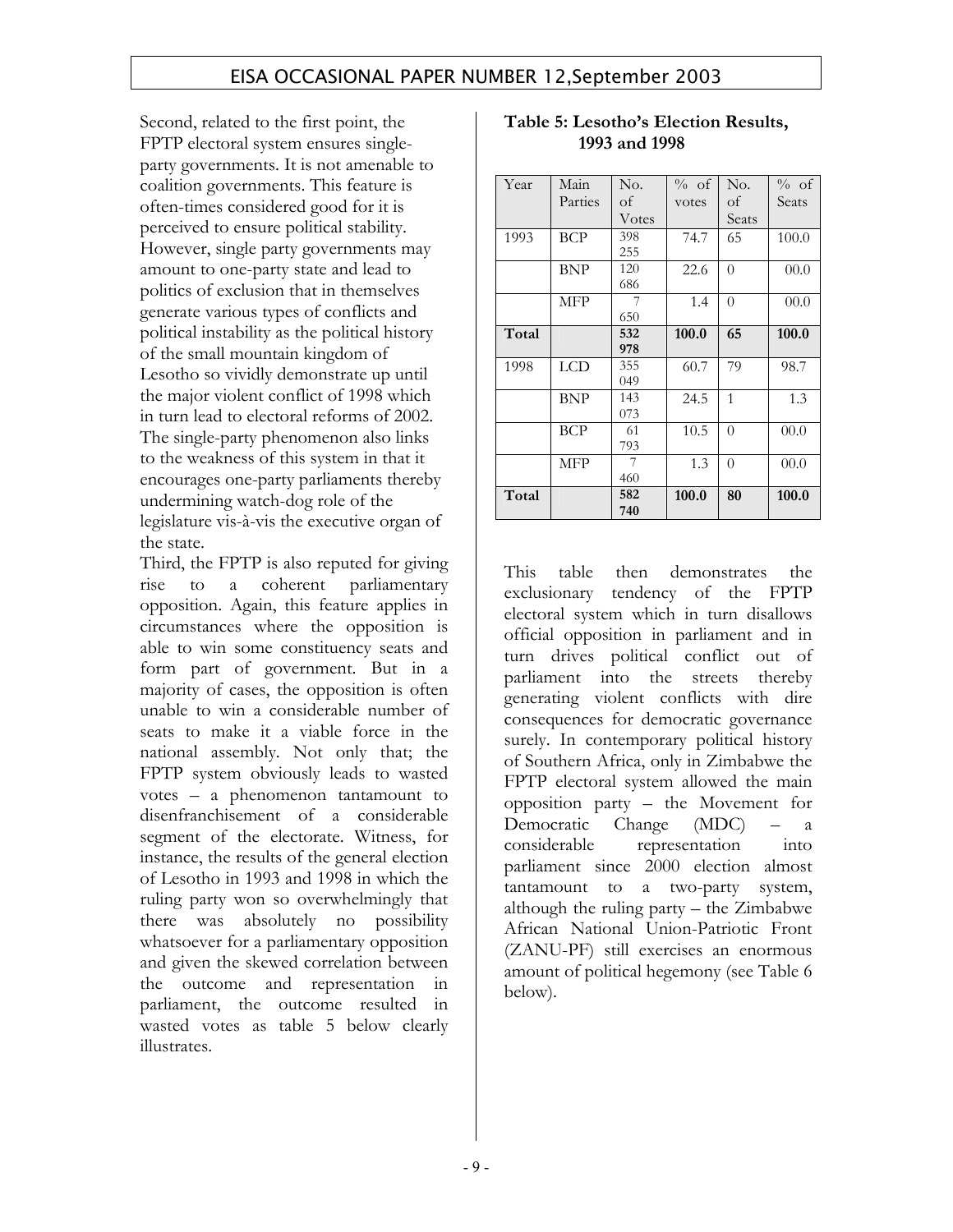| Party/Repre- | No. of  | $%$ of | No.      | $%$ of |
|--------------|---------|--------|----------|--------|
| sentation    | Votes   | Votes  | of       | seats  |
|              |         |        | Seats    |        |
| ZANU (PF)    | 1 2 0 5 |        | 62       | 51.7   |
|              | 844     |        |          |        |
| <b>MDC</b>   | 1 1 7 1 |        | 57       | 47.5   |
|              | 167     |        |          |        |
| Zanu-        | 15      |        |          | 0.8    |
| Ndonga       | 776     |        |          |        |
| Other        | 114     |        | $\Omega$ | 0.0    |
|              | 186     |        |          |        |
| Total        | 2 5 0 7 | 100.0  | 120      | 100.0  |
|              | 973     |        |          |        |

#### **Table 6: Zimbabwe Parliamentary Election Results, 2000**

### Source: Electoral Institute of Southern Africa

Of the total 120 elected parliamentary seats, the ruling ZANU PF won a simple majority of 62 seats (about 49% of the total valid votes) while the main opposition, the MDC secured 57 seats (about 46% of the total valid votes). ZANU-Ndonga came third with only one seat and less than 1% of the total valid votes.

Fourth, one of the positive virtues of the FPTP electoral system is its ability to disallow extremist parties. While this feature is an important one in that it discourages fragmentation of the polity and the social fabric of already divided societies, it also leads to almost total alienation of minor parties. This is the area in which the FTPT suffers from the misrepresentation syndrome. In a word, it is one system that to all intends and purposes is the weakest on broad representation of key political forces in the management of public affairs of a nation and thus not suited at all for countries emerging from protracted violent conflict. Fifth, the FPTP electoral system is also reputed for linking the MP directly to the constituency. It is for this reason that it is, at least in theory, considered strong on accountability of

MPs to the electorate for MP contest elections as individuals representing their constituencies. This contrasts sharply with the PR system in which the party has more power over the MP and thus undermining accountability of the MP to the electorate. This point dovetails neatly into the sixth feature of the FPTP system namely that it also allows independent candidates to contest elections in their own right. Finally, given that the FPTP is the most commonly used electoral model throughout the world it is the most familiar system to a majority of SADC countries and indeed the most simple of all the electoral systems.

Fifth, given that the winner of an election in any given constituency has to get a simple plurality higher than the other contestant instead of absolute majority of votes, this leads to winners by minority votes both at the constituency level as well as the national level – a phenomenon that often-time generates a legitimacy crisis for governments. Both the candidates and parties that endorse candidates do not need absolute majority of votes to form a government. The most vivid demonstration of a minority government brought about by the FPTP system in contemporary times in the SADC region is surely the 2001 parliamentary election in Zambia. Table 7 depicts a situation in which the ruling Movement for Multiparty Democracy (MMD) won election on a paltry 44%. Surely if a government wins an election on less than 50% of total valid votes, this simply becomes a pyrrhic victory and undoubtedly such a government is bound to face up to serious problems of credibility of its policy initiatives and legitimacy of its very existence both at home and abroad.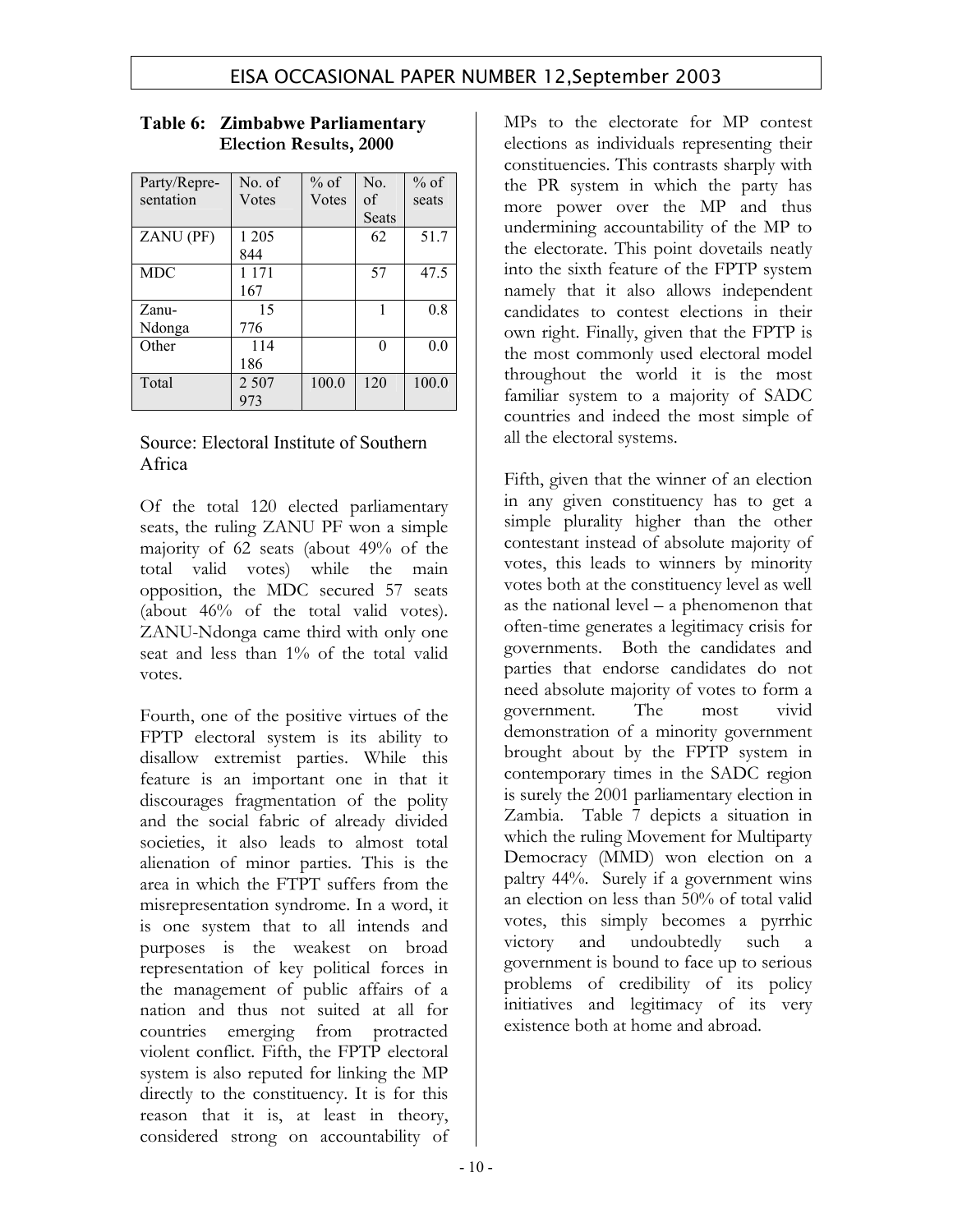|                                                 | No. of  | $\%$ of       | No. of         | $%$ of |
|-------------------------------------------------|---------|---------------|----------------|--------|
| Party                                           | Votes   | <b>V</b> otes | seats          | seats  |
| Agenda for Zambia (AZ)                          | 2832    | 0.0           | $\Omega$       | 0.0    |
| Democratic Party (DP)                           | 115     | 0.0           | $\overline{0}$ | 0.0    |
| Forum for Democracy and<br>Development (FDD)    | 272 817 | 9.0           | 13             | 8.2    |
| Heritage Party (HP)                             | 132 311 | 3.0           | 4              | 2.5    |
| <b>LPF</b>                                      | 175     | 0.0           | $\theta$       | 0.0    |
| Movement for Multi-party<br>Democracy (MMD)     | 490 680 | 43.7          | 62             | 40.0   |
| National Christian Coalition (NCC)              | 35 632  | 0.0           | $\Omega$       | 0.0    |
| National Leadership for<br>Development (NLD)    | 3 1 5 5 | 0.0           | $\Omega$       | 0.0    |
| NP                                              | 1 2 2 8 | 0.1           | $\Omega$       | 0.0    |
| Patriotic Front (PF)                            | 49 362  | 1.0           | 1              | 0.6    |
| Social Democratic Party (SDP)                   | 809     | 0.0           | $\Omega$       | 0.0    |
| United Party for National<br>Development (UPND) | 416 236 | 33.0          | 47             | 30.0   |
| United National Independence Party<br>(UNIP)    | 185 535 | 8.0           | 12             | 7.5    |
| Zambia Alliance for Progress (ZAP)              | 3 9 6 3 | 0.0           | $\Omega$       | 0.0    |
| Zambia Progressive Party (ZPP)                  | 19      | 0.0           | $\Omega$       | 0.0    |
| Zambia Republican Party (ZRP)                   | 97 010  | 1.0           | $\overline{2}$ | 1.3    |
| Independents                                    | 59 335  | 1.0           | $\mathbf{1}$   | 0.6    |
| Total                                           |         | 100.0         | 159            | 100.0  |

**Table 7: Zambia Parliamentary Election Results, 2001** 

### **Source**: Electoral Institute of Southern Africa (EISA)

### **Proportional Representation (PR) Electoral System**

Proportional representation (PR) electoral systems are relatively more complex electoral models compared to the plurality-majority systems. While the plurality, especially the FPTP, electoral systems accord electoral victory to a party/candidate with a simple plurality of votes over other contestants, the PR systems essentially balance the party's share of national valid votes cast and the concomitant share of its legislative seats. In a word, each party's political track record in terms of national votes should be reflected in the composition of a parliament. For instance, if a dominant party wins around 60% of the total national vote, its share of legislative seats

should also be around 60% and the same applies to a minor party winning around 20% of the national vote whose share of the legislative seats should also be around 20%. It is thus the most inclusive and broadly representative of all electoral systems in the whole world. Thus, Harris and Reilly conclude "for many new democracies, particularly those that face deep divisions, the inclusion of all significant groups in the parliament can be an important condition for democratic consolidation. Outcomes based on consensus-building and power-sharing usually include a PR system" (1998:195). Countries that operate the PR electoral system throughout the world include Denmark, Sweden, the Netherlands, Israel, Finland, Switzerland etc. Under the PR system, there are no geographic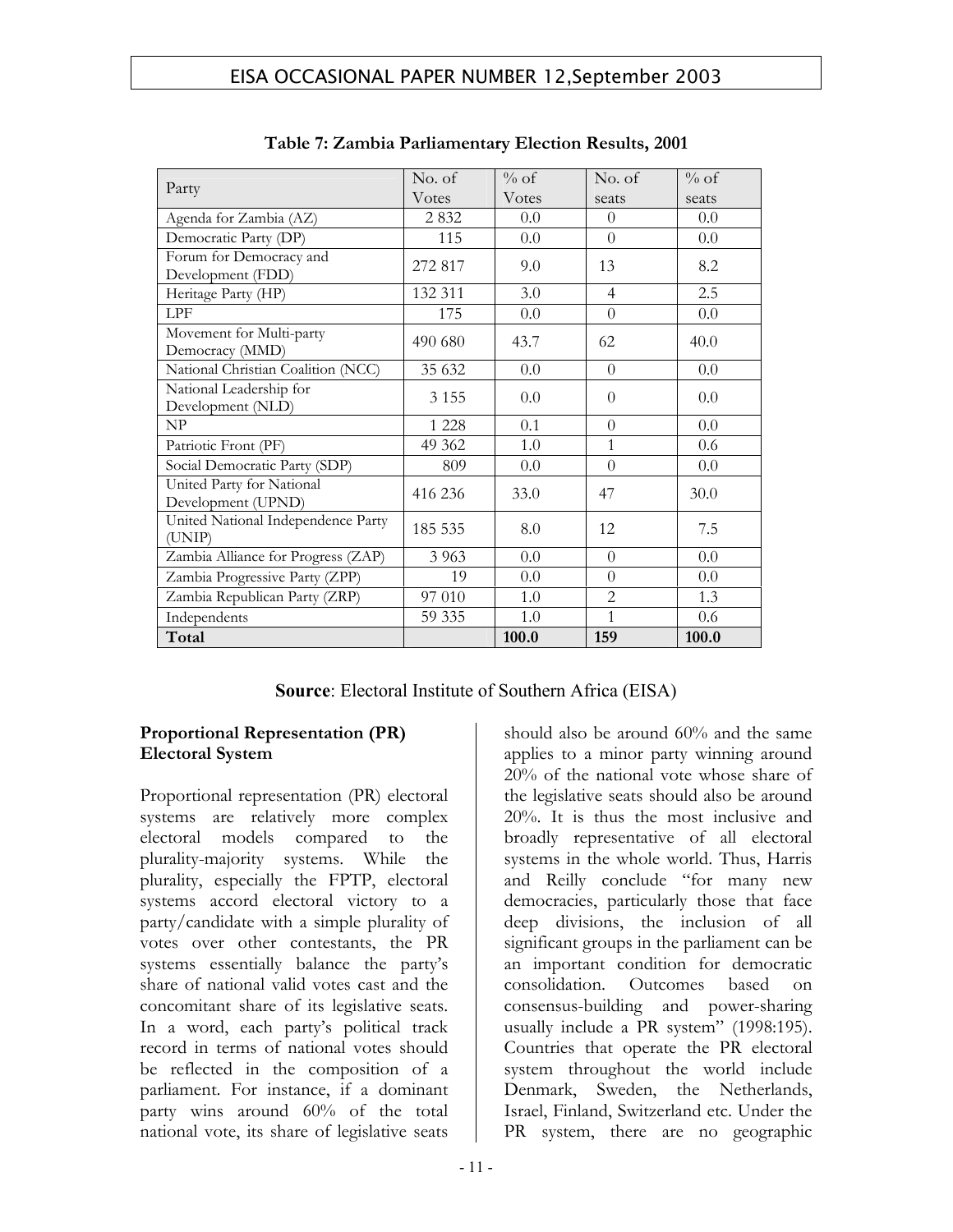electoral zones as is the case in the FPTP electoral system, as the entire country forms one single constituency.

As with plurality-majority electoral systems, there are quite a number of variations of proportional representation (PR) system. This discussion will focus mainly on List-PR and mixed member proportional (MMP) varieties.

### **List-PR System**

### **Table 8: Feature Characteristics of the List-PR System**

| Advantages             | Disadvantages             |
|------------------------|---------------------------|
| Fair translation of    | Weak MP-constituency      |
| seats into legislative | link and accountability   |
| seats                  |                           |
| Inclusion of minority  | Gives too much power      |
| parties in the         | to the party              |
| legislature            |                           |
| Inclusive and socially | Little room for           |
| diverse list of        | independent candidates    |
| candidates             |                           |
| Regional fiefdoms      | May provide a platform    |
| restricted             | for extremist parties     |
| Leads to power         | Instability of coalition  |
| sharing and coalition  | parties                   |
| governments            |                           |
| Less vote wastage      | Less likelihood of        |
|                        | dislodging a ruling party |
| Less conducive to      | Disallows floor-crossing  |
| women's participation  |                           |
| Conducive to gender-   | Less known and less       |
| inclusive governance   | familiar in Africa        |

List-PR electoral system is the most widely used variety of the PR system in various parts of the world including Southern Africa. There are two main types of List-PR systems namely (a) the open or preferential list system; and (b) the closed or non-preferential list system. The former involves a direct participation of the party rank-and-file in the determination of the party list for a general election. The latter gives much more power to the party in determining the list of party candidates for a general election. Given that the latter is the most

common system in Southern Africa, we focus spotlight on this model. As Reynolds and Reilly reminds us, "in its most simple form, List PR involves each party presenting a list of candidates to the electorate, voters vote for a party, and parties receive seats in proportion to their overall share of the national vote. Winning candidates are taken from the list in order of their position on the list" (2002:61).

In the List-PR, candidates do not contest elections as individuals, in their own right, but as party candidates appearing on a predetermined party list. This explains why in the Southern African context the PR system does not provide room for independent candidates to contest election unlike in the case of the FPTP. Voters also do not elect individuals but political parties. The party list of candidates is "usually equivalent to the number of seats to be filled" (Asmal and de Ville, 1994: 6). As Jackson and Jackson observe "essentially, … in all party list systems the election is primarily to ensure that the legislature reflects the relative popularity of the parties: individual candidates are a secondary concern" (1999: 373).

Furthermore, members of parliament are accountable to the party rather than voters. Hence, the PR is usually criticised for its inability to ensure the accountability of the MP to the electorate, while subjecting him/her to the dictates of the party leadership. The winner is determined by a calculation of total proportion of votes of each party relative to the overall valid votes cast. Using a threshold for qualification of parties to enter parliament (e.g. 0.25% in South Africa or 5% in Mozambique) qualifying parties are allotted parliamentary seats in equal proportion to their electoral strengths. It has many tenets as depicted in Table 7 above.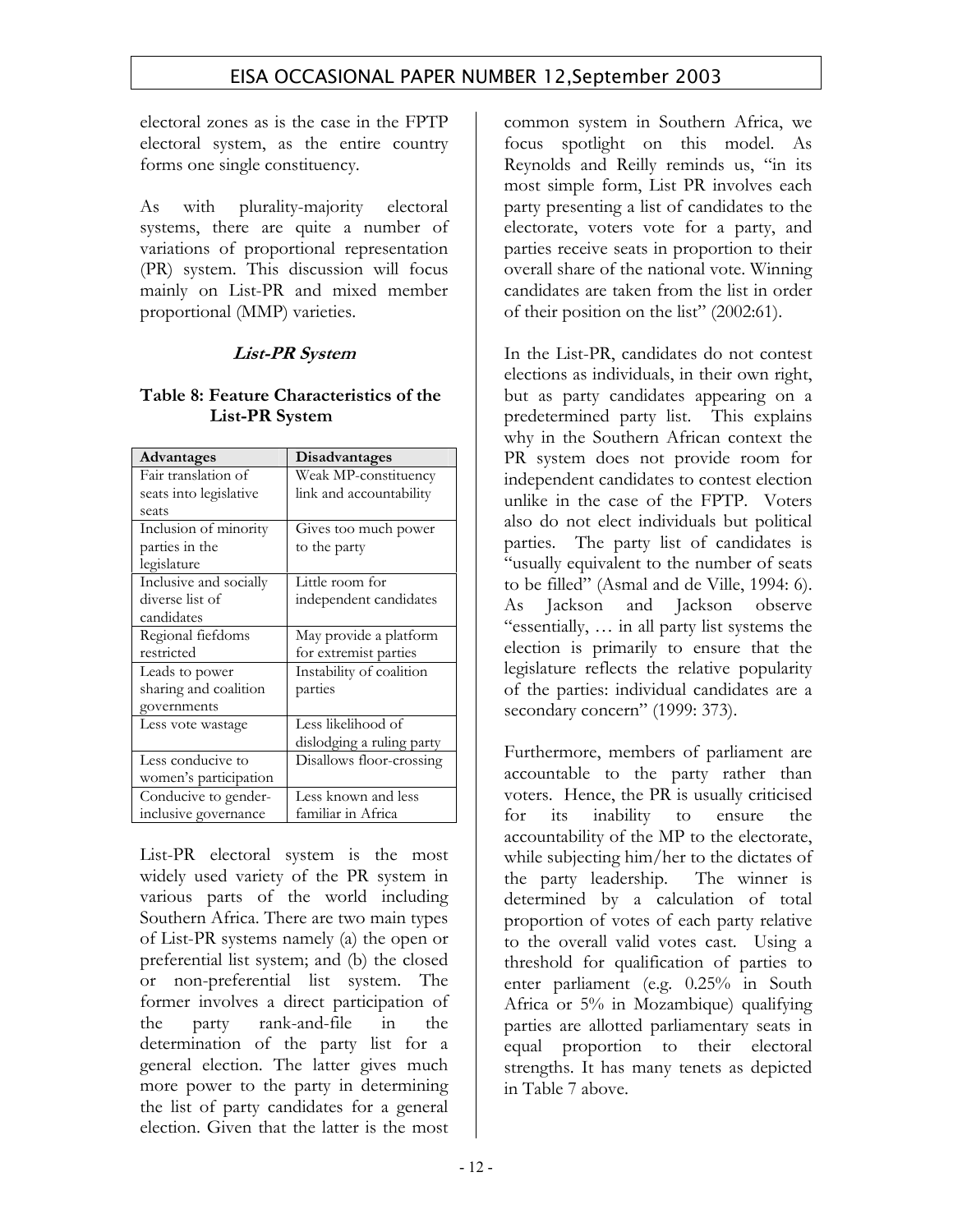First, the List-PR system allows a fair translation of votes into parliamentary seats in that all parties contesting elections are able to get a fair share of their parliamentary representation depending upon their electoral performance and the entry threshold. However, it must also be pointed out that criticism has been leveled against the system in that it allows even minority or extremist parties to be represented in parliament and that this introduces a spoiler factor that could destabilize the political system.

Thirdly, unlike the FPTP, the PR is reputed for encouraging more inclusive and broadly representative mechanisms of governance. Hence, the PR lends itself easily to coalition governments. Undoubtedly, coalition governments could be a recipe for political instability especially in young and fragile democracies. However, if well managed coalition governments, or what are also referred to as governments of national unity, could prove useful in the process of peace-building, reconciliation and nationbuilding as the Mozambican and South African experiences clearly show. The inclusivity and broad representativity of the Mozambican electoral system can be demonstrated by the nature of the election outcomes in 1999 as table 9 illustrates.

**Table 9: Mozambique's Election Results, 1999** 

| Party          | No. of<br><b>Votes</b> | $%$ of<br><b>Votes</b> | No.<br>of<br>seats | $%$ of<br>seats |
|----------------|------------------------|------------------------|--------------------|-----------------|
| <b>FRELIMO</b> | 2 0 0 5<br>703         | 48.5                   | 133                | 53.2            |
| <b>RENAMO</b>  | 1603<br>811            | 38.8                   | 117                | 46.8            |
| <b>OTHER</b>   | 532<br>789             | 12.7                   |                    | 0.0             |
| <b>Total</b>   | 4 1 3 2<br>303         | 100.0                  | 250                | 100.0           |

Source: Electoral Institute of Southern Africa

In this way, the PR system has been found to be extremely useful as a conflict resolution mechanism especially for countries emerging from violent conflicts such as Mozambique, Namibia and South Africa (Harris and Reilly, 1998; Matlosa 2001; Reilly, 2001; Reynolds and Reilly, 2002; Konrad-Adenauer-Stiftung, 2003).

There is abundant evidence suggesting, in fact, that a major contributor to the resolution of the protracted violent conflict in Namibia, for instance, has been the adoption of the PR electoral model in that country following a negotiated settlement of the conflict. Namibia, like South Africa and Mozambique, boasts a fairly inclusive and broadly representative national assembly due in large measure to the PR system as table 10 below vividly illustrates. As a conflict resolution mechanism, this system could also serve countries like Angola and the DRC well in order to entrench peace and security at least as part of the political settlement of the war. This suggests that before the PR system could contribute positively to a constructive management of a conflict, a solid peace agreement to which all belligerent parties adhere to must be in place (Kumar, 1998; Matlosa, 2001).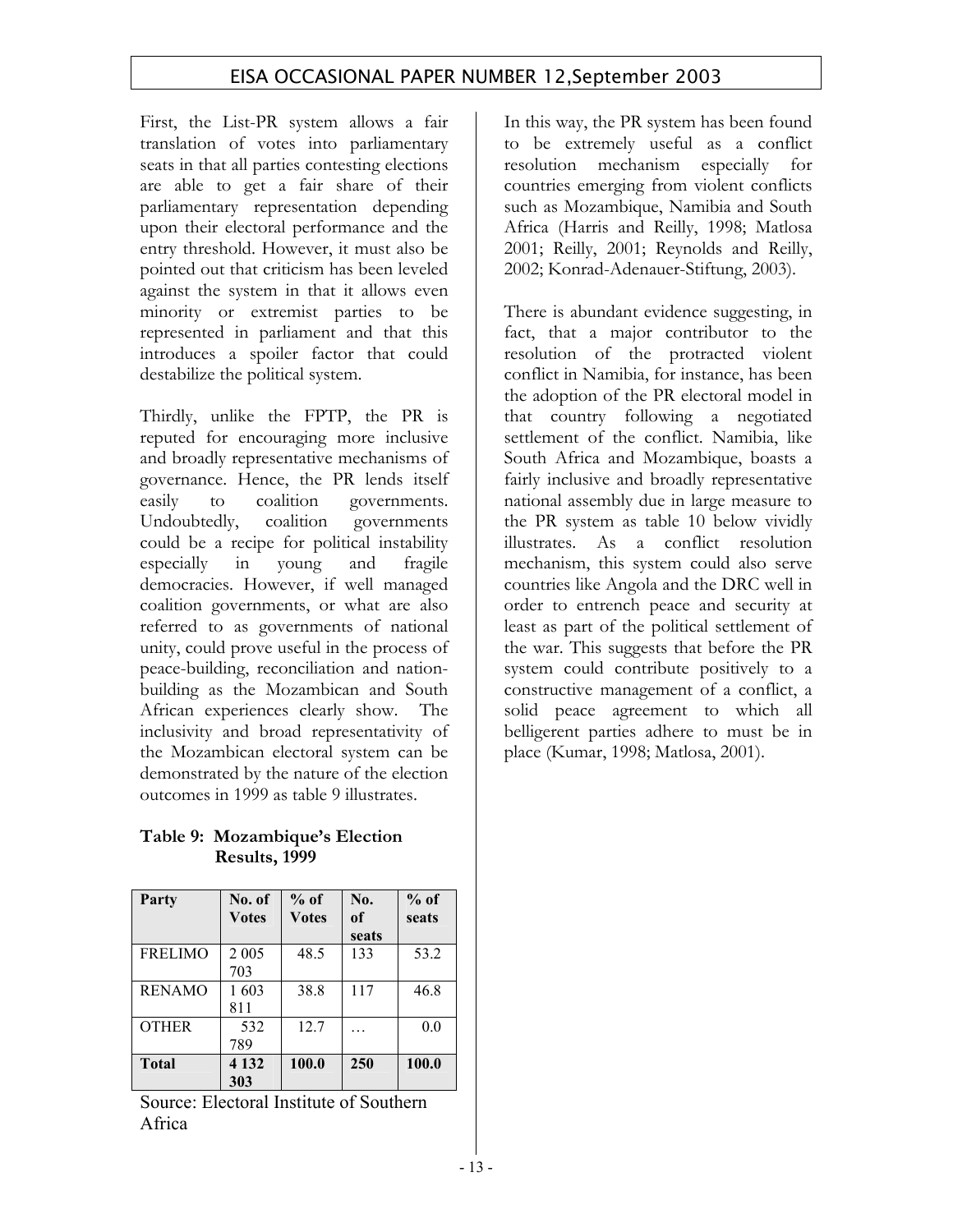| Party        | No.<br>of | $\frac{0}{0}$<br>$\alpha$ f | No.      | $\frac{0}{0}$<br>of |
|--------------|-----------|-----------------------------|----------|---------------------|
|              | votes     | total                       | of       | seats               |
|              |           | votes                       | seats    |                     |
| $\rm COD$    | 53 289    | 10                          |          | 9.7                 |
| DCN          | 1797      | $\theta$                    | $\theta$ | 0.0                 |
| <b>DTA</b>   | 50 824    | 9                           |          | 9.7                 |
| <b>FCN</b>   | 764       | 0                           | $\cup$   | 0.0                 |
| MAG          | 3618      |                             | 1        | 1.4                 |
| SWANU        | 1885      | 0                           | 0        | 0.0                 |
| <b>SWAPO</b> | 408 174   | 76                          | 55       | 76.4                |
| UDF          | 15 685    | 3                           | 2        | 2.8                 |
| Total        | 536 036   | 100.0                       | 72       | 100.0               |

#### **Table 10: Namibia's Election Results, 1999**

**Key:** 

**COD-Congress of Democrats DCN-Democratic Coalition of Namibia DTA-Democratic Turnhalle Alliance UDF-United Democratic Front FCN-Federal Convention of Namibia MAG-Monitor Action Group SWANU-South West African National Union SWAPO-South West Africa Peoples' Organisation** 

Fourthly, the PR system is considered more conducive for enhancing gender equality in politics and increased participation of women, while the FPTP system is the weakest on this front (Molokomme, 2000). In a recent study, Molokomme discovered that although PR by itself is not a sufficient guarantee for increased women's participation in the legislature and cabinet, it is surely a catalyst for gender equality in the political governance arena. Table 11 depicts women's participation in parliament in the SADC region and from this table evidently those countries using the PR electoral system are doing much better than those using the FPTP.

| Country      | Election | <b>Seats</b> | Women | $\frac{0}{0}$ | Electoral         |
|--------------|----------|--------------|-------|---------------|-------------------|
|              |          |              |       | Women         | System            |
| Angola       | 1992     | 224          | 34    | 15            | <b>PR</b>         |
| Botswana     | 1999     | 47           | 8     | 18            | <b>FPTP</b>       |
| <b>DRC</b>   | 1970     | 210          |       |               | <b>FPTP</b>       |
| Lesotho      | 1998     | 120          | 12    | 10            | <b>MMP</b>        |
| Malawi       | 1999     | 193          | 16    | 8             | <b>FPTP</b>       |
| Mauritius    | 1995     | 65           | 5     | 8             | <b>Block vote</b> |
| Mozambique   | 1999     | 250          | 71    | 28            | <b>PR</b>         |
| Namibia      | 1999     | 72           | 19    | 19            | PR                |
| Seychelles   | 1998     | 33           | 8     | 24            | Mixed             |
| South Africa | 1999     | 400          | 119   | 30            | PR                |
| Swaziland    | 1998     | 95           | 7     | 7             | <b>FPTP</b>       |
| Tanzania     | 1995     | 275          | 45    | 16            | <b>FPTP</b>       |
| Zambia       | 1996     | 150          | 16    | 10            | <b>FPTP</b>       |
| Zimbabwe     | 2000     | 150          | 13    | 9             | <b>FPTP</b>       |

### **Table 11: Women in Parliament in the SADC Region**

**Source**: Molokomme, 2000

SADC States signed the declaration on Gender and Development during the 1997 summit in Blantyre, Malawi. The summit committed member-states to equal gender representation in all key organs responsible for decision-making by the State by the year 2005. In this regard, member states committed themselves to

immediately achieve at least 30% representation of women in decisionmaking structures. It is within this context that table 10 above must be understood. It is clear from this table that the top four countries in terms of high women representation in Parliament are South Africa, Mozambique, Syechelles and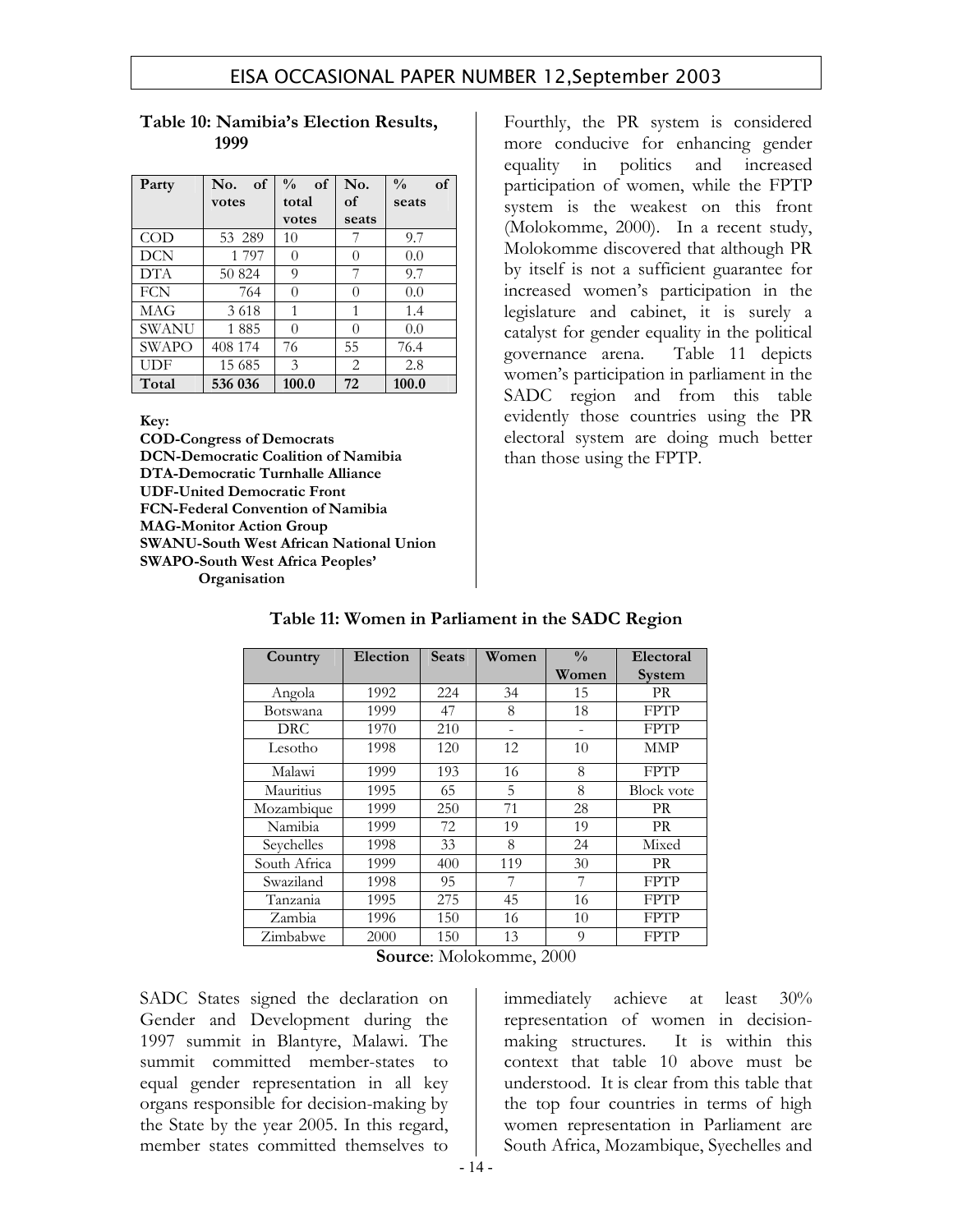Namibia. Three of these operate the PR system, while one operates a majoritarian (Block Vote) system. The bottom four countries in terms of women representation in Parliament are Swaziland, Malawi, Mauritius and Lesotho. It is instructive that three of these operate the FPTP (plurality) system, while one operates a mixed member (MMP) system. A plausible argument can be made, therefore, that the PR is surely a better system for the enhancement of gender equality in the legislature. The MMP is the next best system for this purpose too, whilst the FPTP is the worst case scenario for increased women's participation in the legislature. Further more, it is abundantly evident today that the PR system is more useful for constructive management of conflicts especially for countries emanating from protracted violent wars such as Angola and the DRC. The FPTP system has been identified as one of the various factors behind different types of both violent and non-violent conflicts in countries such as Lesotho, Zambia and Zimbabwe although it has not necessarily triggered conflicts of such magnitude in Botswana and Mauritius.

### **Mixed-Member Proportional (MMP) Electoral System**

The most basic features of the MMP are summarized in Table 12 below. Since the major elements of the MMP are more or less similar to a combination of the PR and the FPTP systems, I have avoided a detailed discussion on these elements. This is because I have already discussed these I previous sections of the paper.

#### **Table 12: Feature Characteristics of The Mixed Member Proportional (MMP) System**

| <b>Advantages</b>       | Disadvantages                 |
|-------------------------|-------------------------------|
| Retains Accountability  | Relatively more complex       |
| of MPs inherent in      | than the FPTP and PR          |
| <b>FPTP</b>             |                               |
| Retains Broad           | Lack of familiarity in        |
| Representation in the   | Africa since it is relatively |
| legislature inherent in | new in the continent          |
| <b>PR</b>               |                               |
| Widens the political    | May lead to a fragmented      |
| complexion of           | parliament                    |
| parliament              |                               |
| (inclusiveness)         |                               |
| Combination of          | Double voting either in a     |
| constituency vote and   | two ballot or single ballot   |
| party-list vote         | system                        |
| Establishment of        | Calculation of an entry       |
| entry threshold for     | threshold into parliament     |
| MPs to hold seats in    | by MPs rather lengthy         |
| parliament              | negotiation and               |
|                         | consensus among parties       |
| Facilitates power-      | Rather costly relative to     |
| sharing in the          | the FPTP                      |
| legislature             |                               |
| Opens avenues for       | May generate a                |
| gender balance in the   | proliferation of parties      |
| legislature             |                               |

On the basis of the above table, the most vivid features of the MMP are as follows:

- A part of the parliamentary seats is determined on the basis of constituency vote
- Another proportion of the parliamentary seats is determined on the basis of party vote
- The system allows for the use of a double-ballot through either two votes on one single ballot or two votes on two separate ballot papers
- In this system independent candidates can only contest election on the constituency based voting and not on the party vote and
- A threshold or quota is devised and used for both the determination of winners and composition of an elected parliament.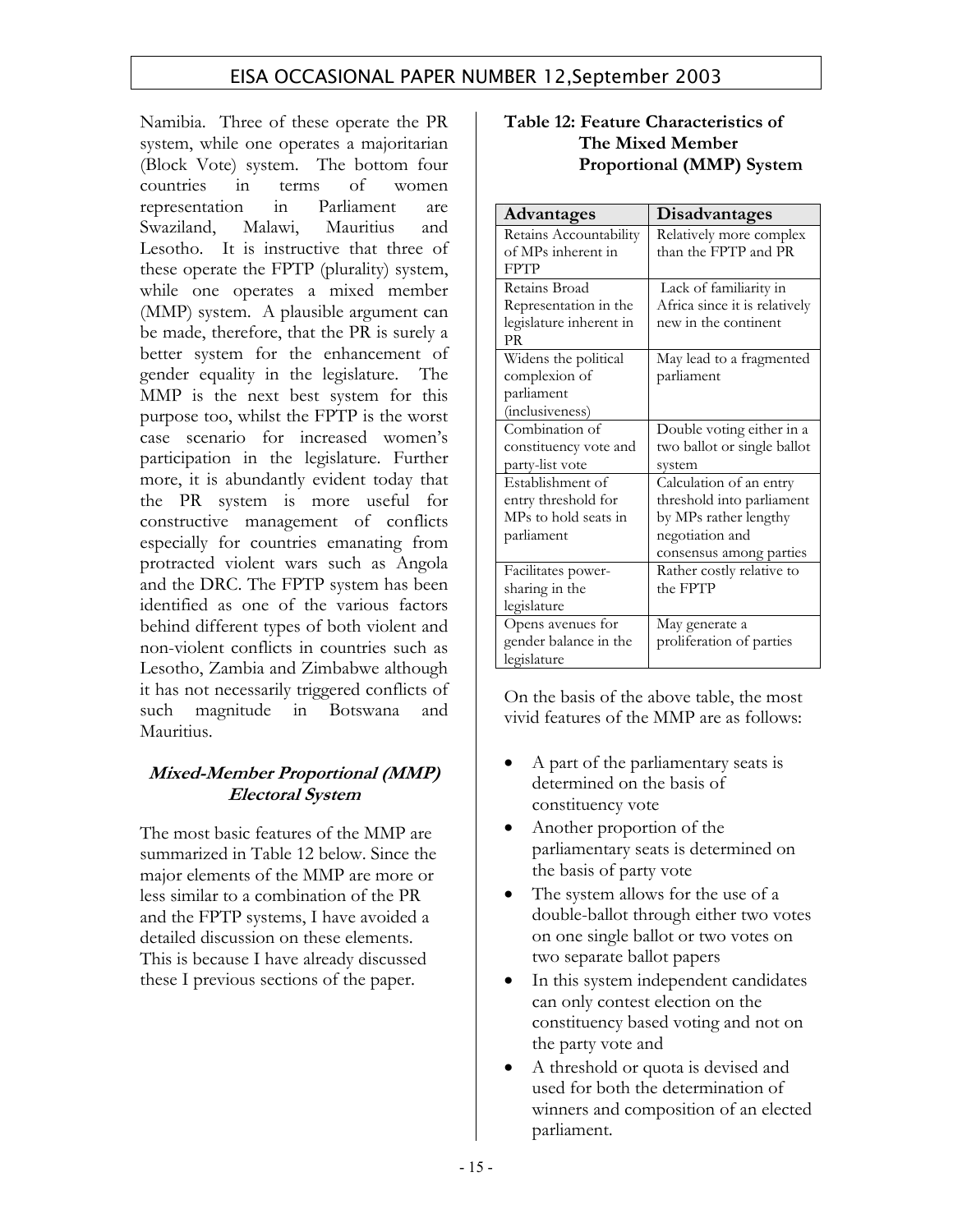Thus, the MMP, in general aims to broaden representation (through the PR component), retain accountability of elected representatives (through the FPTP component) and, given its inclusiveness, can add considerable amount of value to political stability.

A country like Lesotho for instance, has operated the FPTP electoral model bequeathed from the British colonial rule since independence in 1966. The country's historical record points to a disturbing trend of violent and non-violent conflict most of which were election-related. It was thus behind a political history of election-related turbulence in the small mountain kingdom that an electoral reform was subjected to a lot of public debate and finally the FPTP system was jettisoned in favour of the Mixed Member Proportional (MMP) system in May 2002. Thus, Lesotho "became the first African country to test the MMP electoral model in a parliamentary election"(Elklit, 2002:1). Lesotho used this electoral model during the 2002 national assembly elections for the first time (see Elklit, 2002). Its main tenets are summed up in Table 12 above.

Surely, given the positive result of the MMP electoral model following the May 2002 election in Lesotho, there is no doubt that much of the spotlight in the democracy discourse in the SADC region will focus on Lesotho as regional states attempt to review and reform their electoral models. Although a case can strongly be made that some SADC states will do well to reform their electoral models along these lines, it is also important to note that those countries that have just emerged from violent protracted conflict will certainly be better served by the Proportional Representation systems, if experiences of Mozambique, Namibia and South Africa are anything o go by. These include the Democratic

Republic of the Congo among others (See Kadima, 2003). Thus, I concur with Elklit that "there can be no doubt that the experiences from this first national level application of this electoral system to African soil will be studied carefully in many quarters, including outside the mountain kingdom. This is because discussions about possible electoral system changes are now part of the political discourse in many African countries or have been so recently. Countries where the MMP model has already been discussed include South Africa (where MMP is applied in local government elections), Tanzania, Zimbabwe and Mauritius" (2002:1). It should be noted, though, that the compared to the FPTP electoral model, the MMP is rather complex. This is so because it actually combines two systems into one composite hybrid. In fact the most difficult aspect of this system has to do with a formula for entry of MPs into the legislature and allocation of parliamentary seats. The value of the new MMP electoral system to Lesotho's fledgling and fragile democratic governance is demonstrated by the extent to which this model has changed the complexion of the national assembly as table 13 below vividly demonstrates.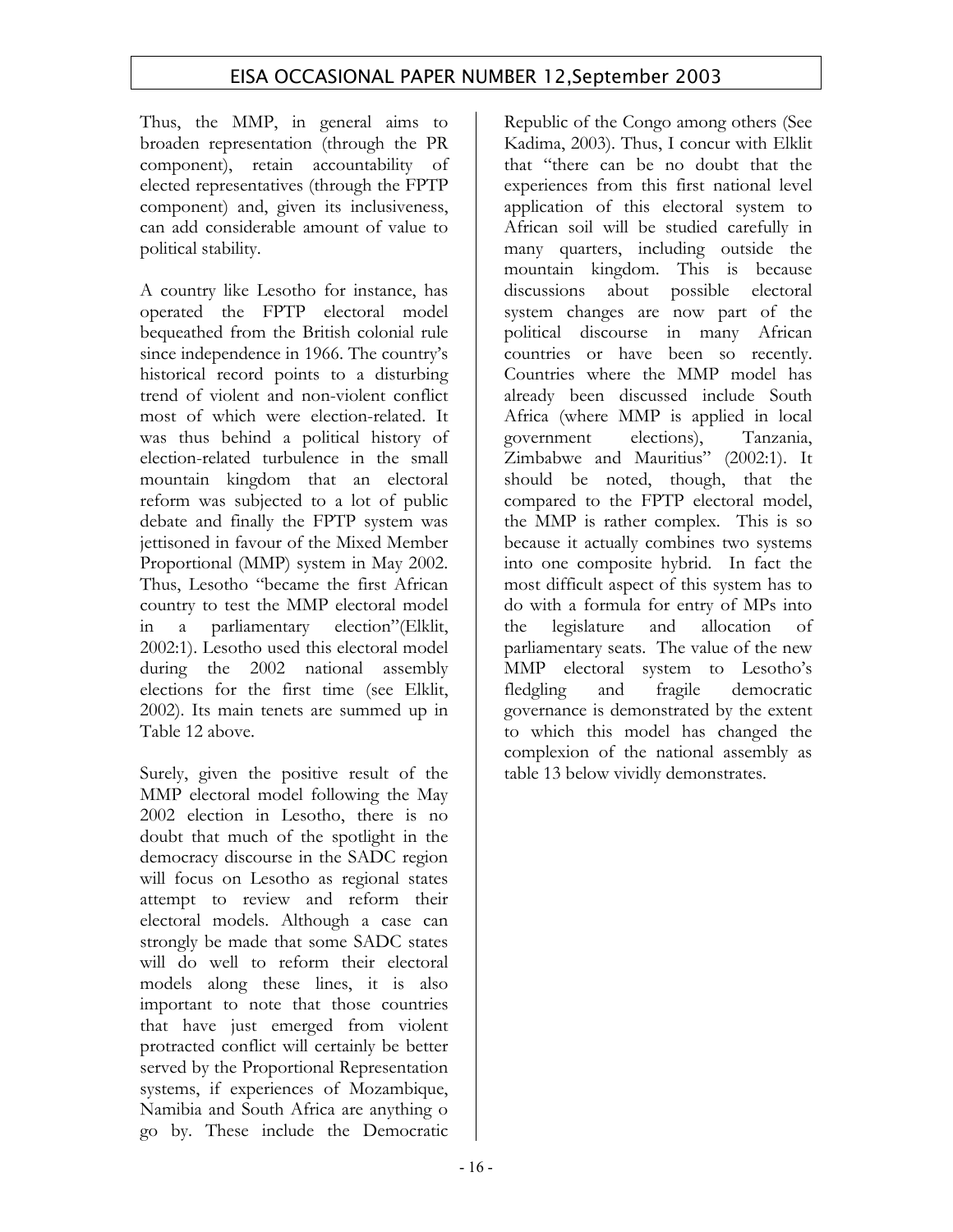| Year       | Main           | No. of       | $%$ of       | No. of         | $%$ of |
|------------|----------------|--------------|--------------|----------------|--------|
|            | <b>Parties</b> | <b>Votes</b> | <b>Votes</b> | Seats          | Seats  |
| 1965       | <b>BNP</b>     | 108 162      | 41.6         | 31             | 51.6   |
|            | <b>BCP</b>     | 103 050      | 39.7         | 25             | 41.7   |
|            | <b>MFP</b>     | 42 837       | 16.5         | 4              | 6.7    |
| Total      |                | 259 825      | 100.0        | 60             | 100.0  |
| 1970       | <b>BCP</b>     | 152 907      | 49.8         | 36             | 60.0   |
| (annulled) | <b>BNP</b>     | 120 686      | 42.2         | 23             | 38.3   |
|            | <b>MFP</b>     | 7650         | 7.3          | 1              | 1.7    |
| Total      |                | 285 257      | 100.0        | 60             | 100.0  |
| 2002       | <b>LCD</b>     | 304 316      | 54.8         | 77             | 65.3   |
|            | <b>BNP</b>     | 124 234      | 22.4         | 21             | 17.8   |
|            | <b>BAC</b>     | 16 0 95      | 2.9          | 3              | 2.5    |
|            | <b>BCP</b>     | 14 5 8 4     | 2.7          | 3              | 2.5    |
|            | <b>LPC</b>     | 32 046       | 5.8          | 5              | 4.2    |
|            | <b>NIP</b>     | 30 346       | 5.5          | 5              | 4.2    |
|            | <b>LWP</b>     | 7788         | 1.4          | $\mathbf{1}$   | 0.8    |
|            | <b>MFP</b>     | 6890         | 1.2          | $\overline{1}$ | 0.8    |
|            | PFD            | 6 3 3 0      | 1.1          | $\mathbf{1}$   | 0.8    |
|            | <b>NPP</b>     | 3 9 8 5      | 0.7          | $\mathbf{1}$   | 0.8    |
| Total      |                | 554 386      | 100.0        | 118            | 100.0  |

**Table 13: Election Results in Lesotho: 1965, 1970 and 2002** 

| Source: Matlosa, 2003 |  |
|-----------------------|--|
|-----------------------|--|

The MMP system has a great potential to deepen democratic governance and ensure political stability in Lesotho. The electoral reform process should not be confined to the political elite alone. The process must involve all sectors and sections of society from the planning stages, through design stages up to the implementation and review stages. This is an area where the Lesotho reform process has been weakest and this required a vigorous voter education prior to the 2002 election. The reform process must also not just lead to an adoption of a particular MMP only because it is implemented in New Zealand and Lesotho, but the reform process must be in accord with the particular political culture of each one of the SADC States. In other words the electoral reform process must be home-grown and driven by a national vision rather than being

externally derived and driven by aid donors (Matlosa, 2003).

As in the Lesotho case, Mauritius has also embarked upon a deliberate process of electoral system reform. It is interesting to note that whereas the electoral system reform in Lesotho was informed and driven more by desire to reverse an ageold pervasive phenomenon of political instability, in the case of Mauritius the main driving motive was to entrench an already mature and relatively stable multiparty democracy. In the entire SADC region, the two main relatively mature and stable liberal democracies are surely Botswana and Mauritius. Among many internationally acclaimed attributes of the Mauritian democracy is the holding of regular elections and hence installation of legitimate and credible government. Mauritius has thus, been renowned for its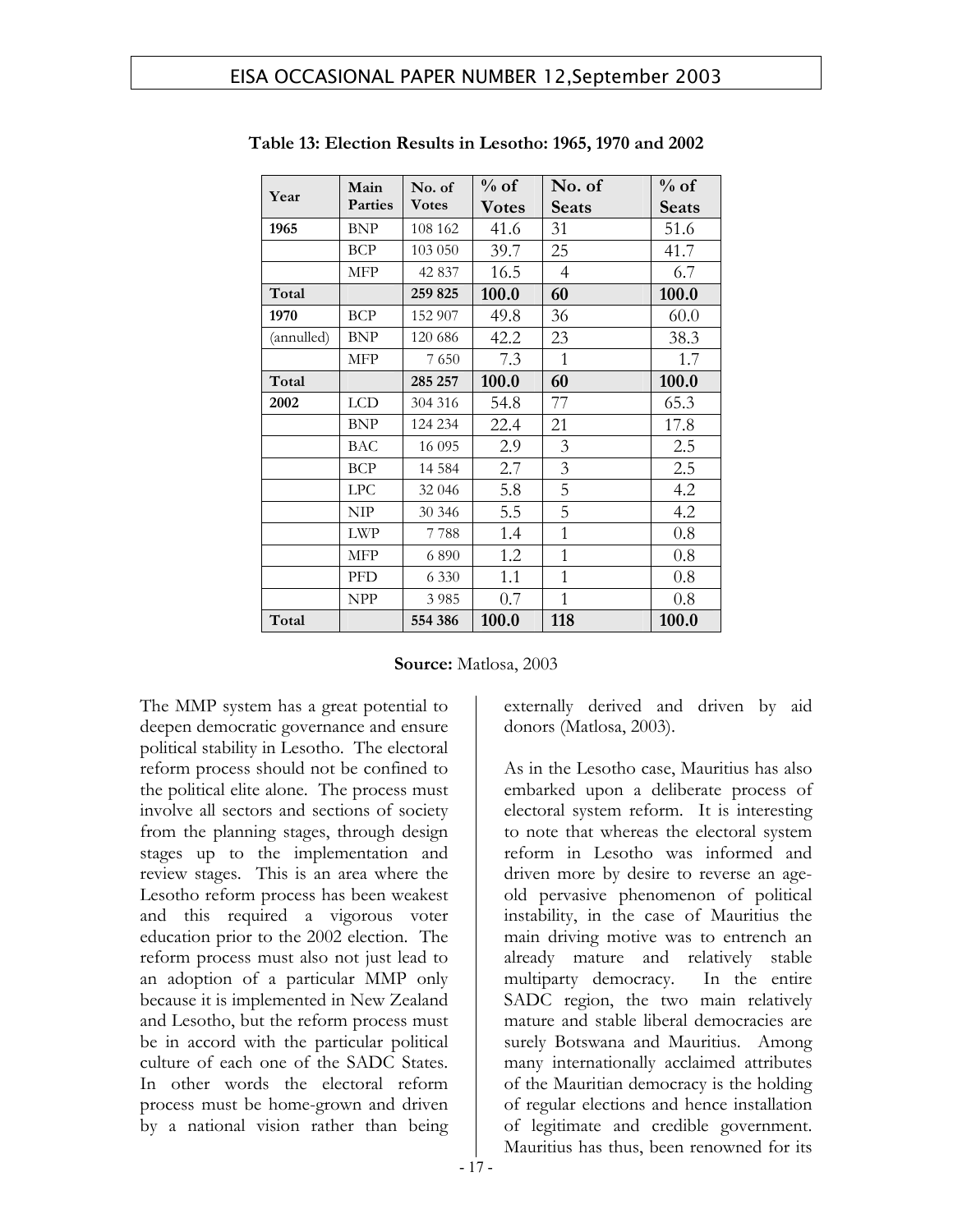constitutionally entrenched democratic tradition of regular elections since its independence in 1968. Since its independence, Mauritius has operated fundamentally a British-style FPTP electoral system. In contrast to the Lesotho FPTP, the Mauritian FPTP was improved by introduction of a compensatory mechanism known as the Best Loser System (BLS), which was an attempt to improve on the deficit of FPTP in relation to broader representation and inclusivity of the system and by extension broader participation of parties in the national assembly. Despite the compensation factor introduced by the BLS, Mauritius has not been satisfied with the FPTP system in terms of value added to its democratic governance.

The most recent election held in Mauritius on the  $11<sup>th</sup>$  of September 2000 still demonstrate the inadequacies of the FPTP. The election outcome witnessed the MSM-MMM alliance claiming state power on a paltry 51.7% of total valid votes and grabbing all the 60 parliamentary seats. Although this disequilibrium is compensated for by the BLS the negative effect of the FPTP system on Mauritius" flourishing democracy still remains. Thus despite the BLS mechanism, the FPTP system still has a number of deficiencies which prompted the government in Mauritius to engage a Commission specifically to introduce a Proportional Representation (PR) component pretty much towards the Mixed Member Proportionality (MMP). It is, thus, anticipated that the new MMP system will be put into effect during the next general election in Mauritius scheduled for 2005.

It is abundantly clear from the two cases above namely Lesotho and Mauritius that there are indeed commendable efforts underway in the SADC region towards

electoral reforms and these efforts are certainly bound to nurture the region's democratic governance. Hopefully, various other SADC member states will follow these examples and revisit their electoral models with a view to deepen and consolidate their democratic governance too.

## **Electoral Reform Imperatives in the SADC Region**

*"If it is rare that electoral systems are deliberately chosen, it is rarer still that they are carefully designed for particular historical and social conditions of a country"* (Reynolds and Reilly, 2002:1).

If democratic consolidation is to take root and be firmly institutionalized in the SADC region, regional states have to review and re-design their electoral models to suit their own peculiar historical and social conditions. Very rarely have states of the region deliberately embarked upon electoral reforms. So far only Namibia (1990), Angola (1991) Mozambique (1992) and South Africa (1994) reformed their electoral models following the political settlement of their protracted conflict, although Angola receded back to war as the opposition did not accept the result. These countries have adopted the Proportional Representation electoral system as we have already argued. This development was the culmination of the negotiations that aimed to end the violent conflict. Thus, it could then be argued that the adoption of the PR system in some countries such as Namibia, Mozambique and South Africa was indeed part and parcel of a constructive management of a conflict. In a sense, therefore, an electoral model could then be perceived as a conflict resolution mechanism as it were. From these three cases, we can argue strongly that the PR system is a perfect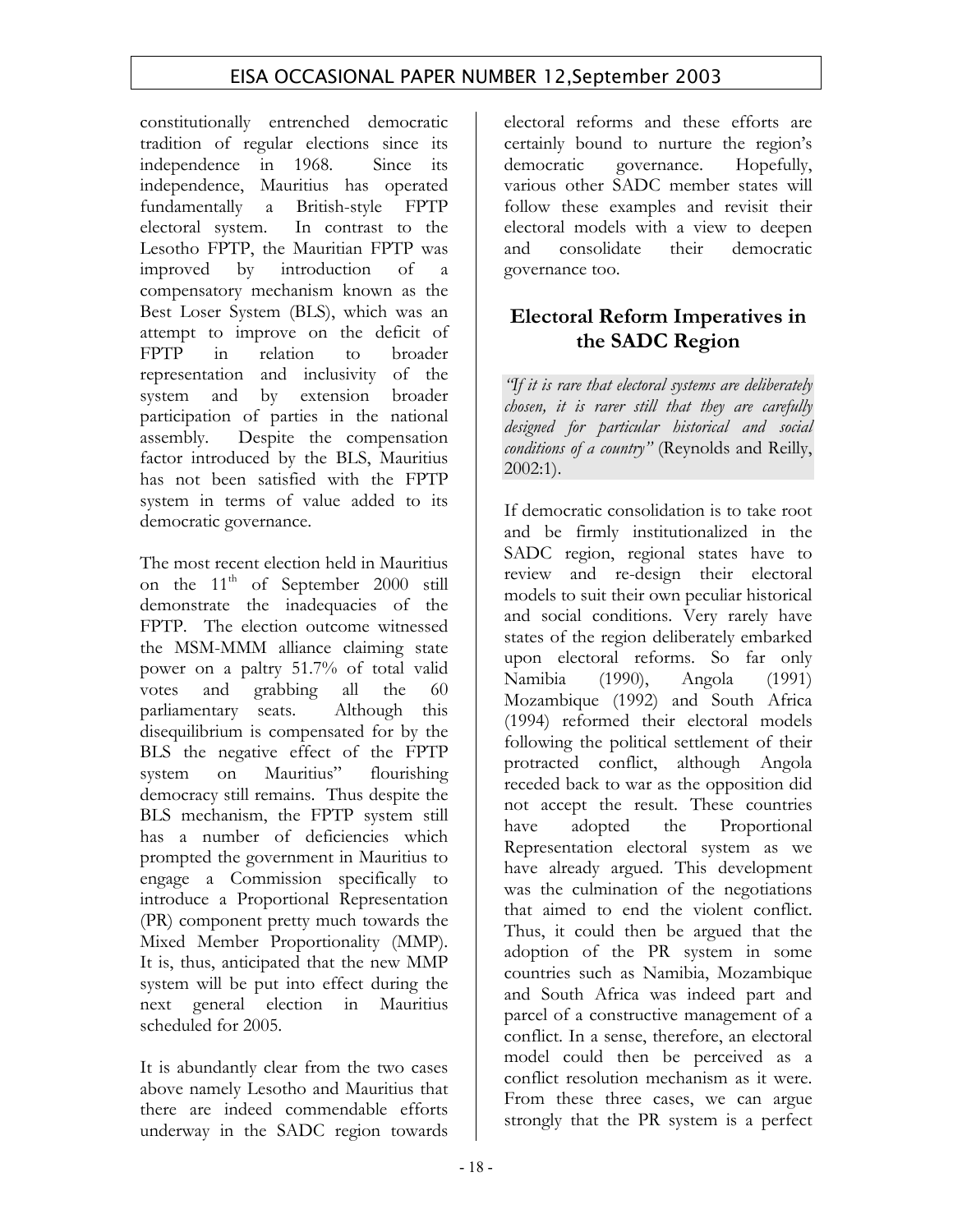model for war-torn societies emerging from deep-seated violent conflicts.

Having said this, though, the Angolan case also suggests that the electoral model alone is not a sufficient ingredient for a constructive resolution of a violent conflict. Here is a country, which operates the PR electoral model that many observers thought was making good progress in the early 1990s towards a resolution of its long-drawn war especially following the Bicesse Accords. This was not to be for the 1992 election was aborted by UNITA' s refusal to accept the election outcome. This situation, however, does not invalidate our thesis that the PR system is a perfect model for resolution of protracted violent conflict. What this case does suggest, though, is that the PR system can play a conflict resolution role in these circumstances only and only if the belligerent parties sign a peace agreement and abide by the letter and spirit of the agreement. This was the case in Namibia, Mozambique and South Africa (see Lodge, 2003 for instance). This was not the case in Angola in respect to both the 1991 Bicesse Accords and the subsequent 1994 Lusaka Accord. In other words the electoral engineering in Angola, unlike in the other three countries lacked a critical anchor in the form of a meaningful and sustainable peace.

As we have argued earlier, a majority of SADC member states operate the FPTP electoral system. Of all these, Zimbabwe is the most fascinating in terms of the historicity of electoral engineering and how this country ended up with the FPTP. Post-independence Zimbabwe adopted semi-PR electoral model during its 1980 elections, as part of the Lancaster House political compromise, but later changed this model and adopted the FPTP system. It is not quite clear why Zimbabwe changed its electoral model in the mid-1980s, but what is obvious

however is that this was a major retrogression for the political system of that country for it formed part of various triggers for political centralization that formed part of the hyper-presidentialism that emerged since the mid-1980s in that country. There have been calls from various political forces and civil society organizations in Zimbabwe for electoral reform since the early 1990s. In fact one major single issue upon which the diametrically opposed government-led Constitutional Commission and the civil society-led National Constitutional Assembly were agreed upon during the 2000 constitutional review exercise was the reform of the Zimbabwe electoral model away from the FPTP towards some form of semi-PR model. This debate still continues and it is possible that Zimbabwe may have to reform its electoral model and adopt the PR system possibly before the next general election scheduled for 2005. In any case electoral reform was already proposed in the draft constitution by the Constitutional Commission, which was rejected during the 2000 national referendum. This issue has to be revisited as a matter of urgency as part of a long-lasting solution to Zimbabwe's current political crisis.

Of the SADC countries operating the FPTP system with impeccable results both for economic progress and political stability, Botswana and Mauritius stand out. Botswana has operated the FPTP system since its political independence and, unlike in Swaziland and Lesotho, has never experienced any major form of political turbulence. That explains, in part, why Botswana is rightly considered a relatively mature and institutionalized liberal democracy in the entire SADC region. Although Botswana has not experienced political instability as a result of the FPTP electoral model as such, this country still has to review and re-design this model. Such a review and electoral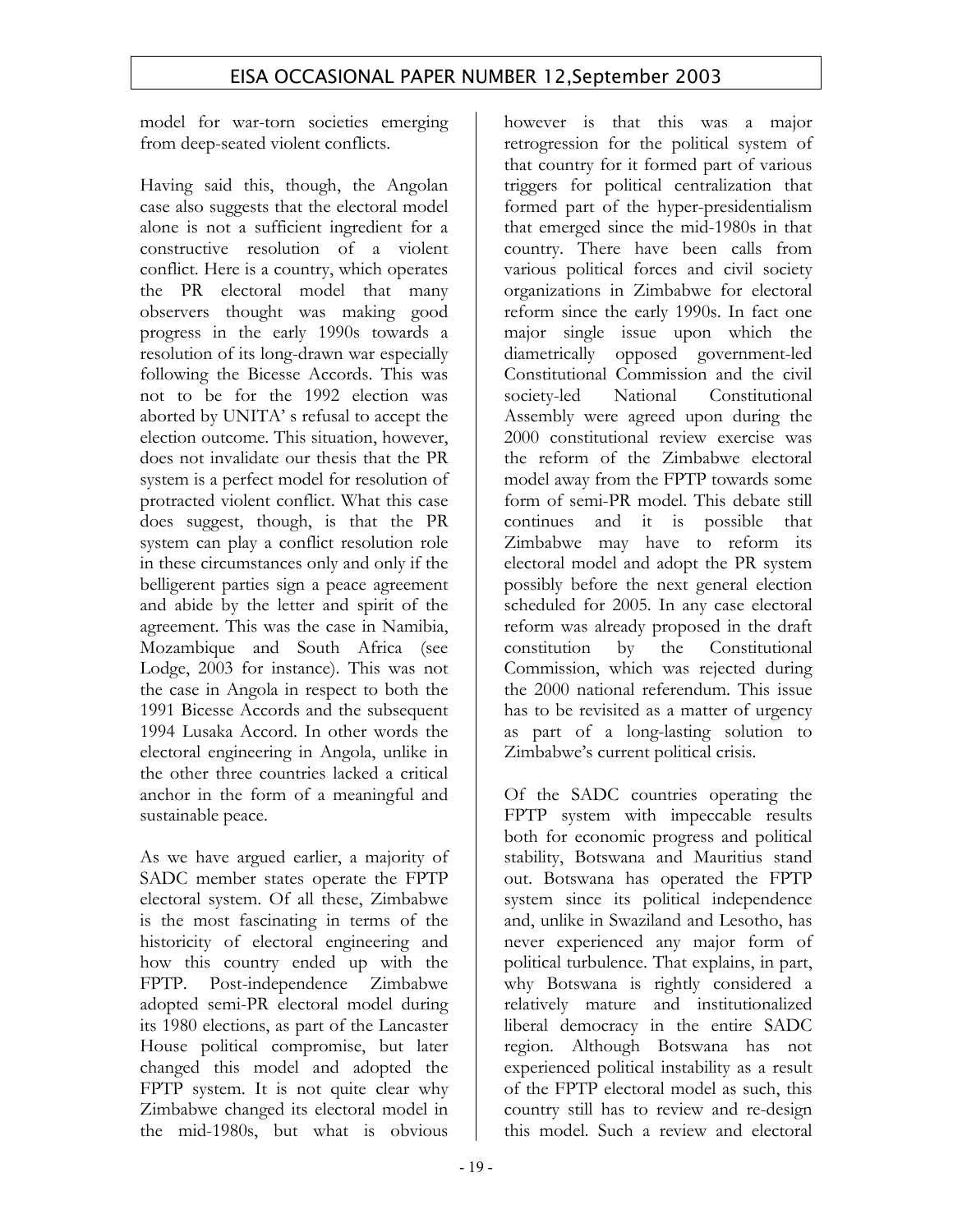reform will help address the problem of lack of broad representation and larger participation of other political forces in the political system, in part, by downscaling the political hegemony of the ruling BDP. It is imperative that as Botswana undertakes its electoral reform, it learns lessons of experience from both Lesotho and Mauritius outlined above.

Both the Zambian and the Tanzanian situations also point to a dire need for electoral reforms especially following their conflict-ridden general elections of 2001. The violent conflict that marked the general election in Tanzania, especially in Zanzibar, is a clear evidence of the deficiencies of the FPTP system. Violent conflict also marked the Zambian election of the same year. Our argument for a causal linkage between violent conflict and the FPTP in both Zambia and Tanzania may appear tenuous at first glance. Actually the causal link is real in that losing parties know that even if they were to make considerable in-roads in galvanizing votes, they would neither capture state power nor be represented in the legislature given the degree to which the FPTP exaggerates electoral dominance o ruling parties. A similar spate of violent conflicts had rocked Lesotho's political system since the 1970s up to the time when the electoral model was changed from the FPTP to the MMP as illustrated vividly earlier on. It is imperative therefore that Tanzania and Zambia consider seriously reforms to their electoral models before their next general elections in 2006. Lessons learnt from Lesotho and Mauritius clearly make the MMP a suitable electoral model for Tanzania and Zambia.

Both the Democratic Republic of Congo (DRC) and Swaziland are rather eccentric cases in comparison to all the other SADC countries under review in this paper. In this case, unlike in all the rest, the major challenge for democratic governance is really not so much the electoral reform *per se*. In Swaziland, the major challenge of governance revolves around the reform of the entire political system away from dynastic oligarchy towards a multi-party democratic governance. Having settled this bigger challenge, then Swaziland has to consider electoral reform. Thus, the Swaziland case suggests that a country cannot consider reforming an electoral system until and unless the institutional, systemic and cultural aspects of a working democracy are firmly in place. Thus, Swaziland should reform its political system towards a constitutional monarchy along the lines of Lesotho and then institutionalize multipartyism in which the King remains the head of state and the prime minister becomes an effective head of government. Having done this, then Swaziland should then proceed to adopt the MMP along the lines followed in either Lesotho or Mauritius outlined above. The major challenge of governance in the DRC revolves mainly around the consolidation of the country's fragile peace and commitment of all the belligerent parties to peace-building, reconciliation and nation-building. On the basis of this, then a political climate must exist for the holing of elections. However, even before the election is held inter-party consultations and national debate must lead to a choice of an appropriate electoral model to be used. Given the profundity of the violent conflict in the DRC over the years, it is imperative that that country adopts the PR electoral model if it is to manage its protracted violent conflict more constructively.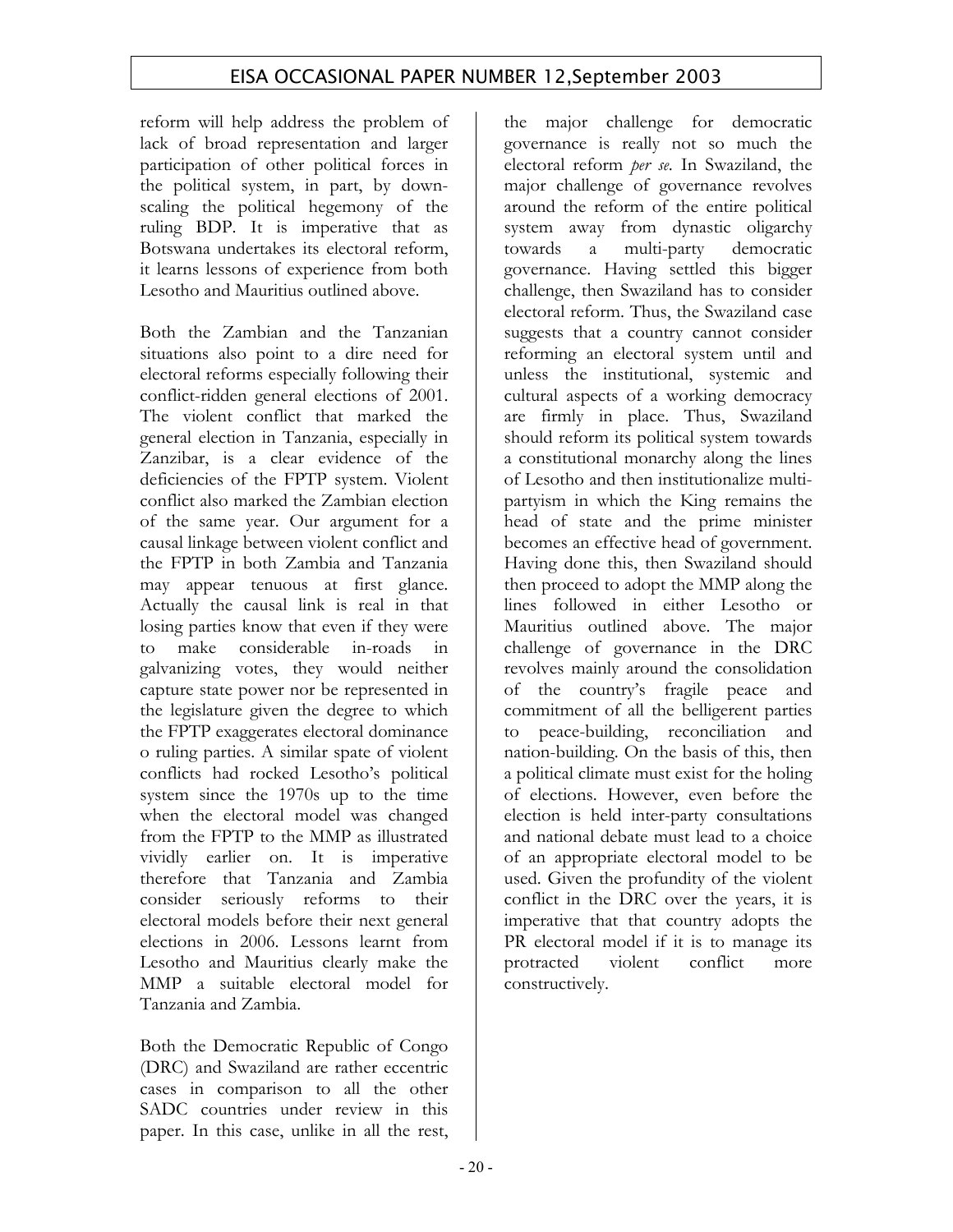## **Way Forward: What is to be Done?**

**"The most important electoral requirement for democratic transition is usually a system that maximizes inclusiveness, is clearly fair to all parties, and presents minimal areas for potential pre-election conflicts…. These goals are best achieved by some form of regional or national list PR which ideally leads to a 'grand' or oversized' coalition government" (Harris and Reilly, 1998:201).** 

That the SADC region has made impressive progress towards democratic governance brooks no controversy. However, this study reveals that although much progress has been registered since the early 1990s, a variety of democracy deficits still bedevil efforts towards democratic consolidation. These include, among others, the form and content of electoral systems in place in the region. The major observation that we make in this paper therefore is that SADC countries have to make deliberate efforts to review and re-design their electoral systems if democratic governance is to be entrenched and institutionalized.

As they undergo electoral reform measures, SADC countries should take into account the eight (8) criteria for electoral system designs developed by Reynolds and Reilly and outlined earlier in this paper. Thus the following recommendations flow from the key observations made in this paper:

**Angola** ought to take advantage of the currently prevailing peace and tranquility in the country predicated upon a new peace agreement to make arrangements for general elections in 2004; However, elections should not be held until and unless peace has been established in the entire country; only then will the country's PR

electoral system add substantial value to its conflict resolution mechanisms and begin to nurture its electoral democracy

- **Botswana** has to review and re-design its electoral system despite the fact that it is one of the internationally acclaimed stable liberal democracy. This reform process will address, in particular, the issue of broadening representation in the legislature and inclusion of key political actors in a manner proportional to their electoral performance. To this end, Botswana should work towards reforming its FPTP system towards the MMP system as exists in Lesotho and contemplated for implementation in Mauritius
- **DRC** needs to conclusively end the protracted violent conflict in that country and ensure that peace prevails and that all the belligerent parties have committed themselves to a sustainable and durable peace, reconciliation and nation-building, in order to avoid a repeat of the 1992 Angolan scenario. Only then should a general election be contemplated following a general agreement by the parties and the general public about the appropriate electoral model to use. Given the legacy of protracted violent conflict in the DRC, it will be prudent if that country adopts the PR electoral model
- **Lesotho** should consolidate the positive development since adoption of the MMP in 2002 by undertaking further reviews and refinement of the system through for instance a postelection postmortem so that the gains made are not reversed; one way in this direction would be a regional conference on lessons learnt involving representatives from other SADC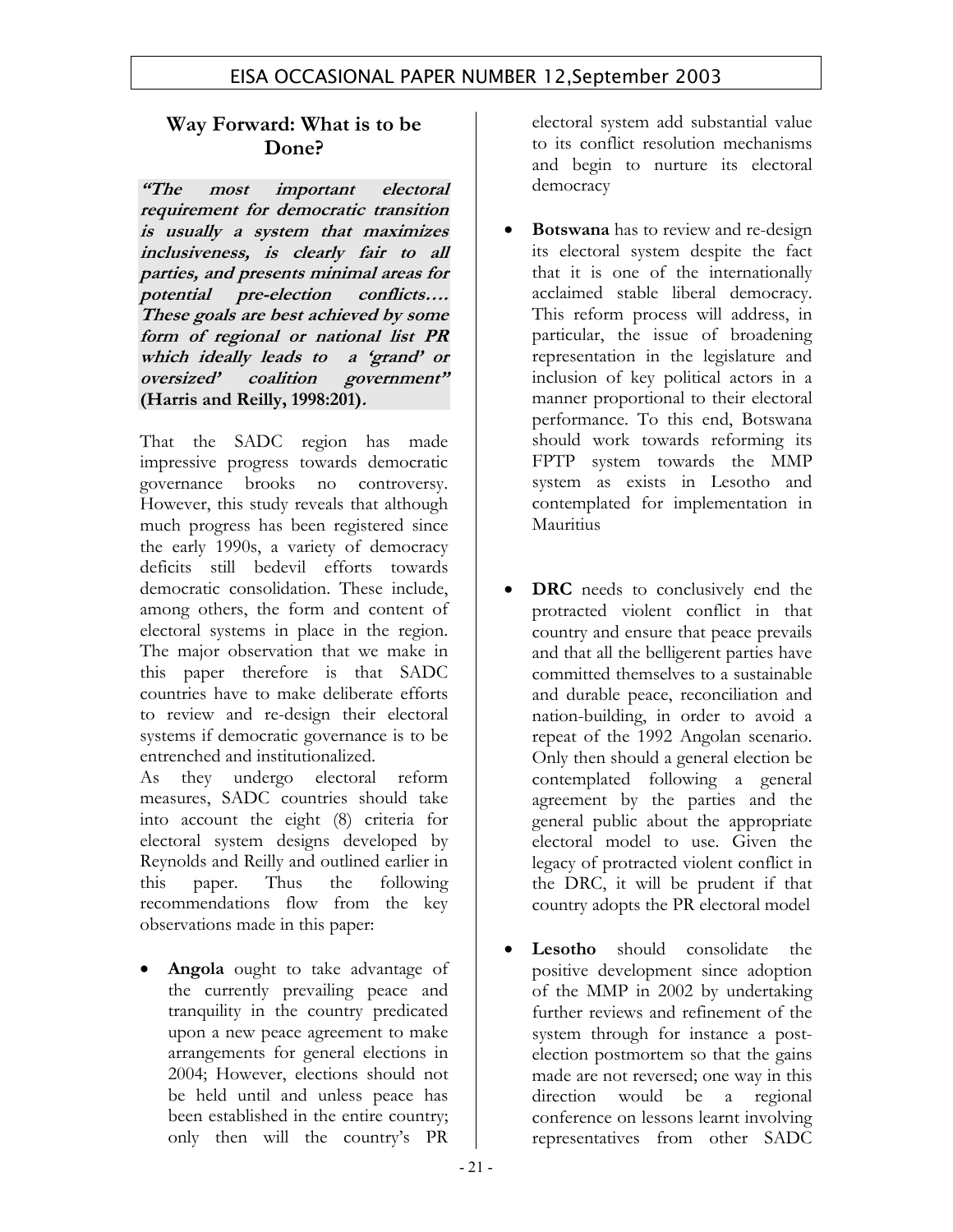member states from both state and non-state sectors; the MMP system should not be subjected to any substantial changes before the 2007 general elections

- **Malawi** has undergone a political transition from mono-party and oneperson authoritarianism in the early 1990s almost along similar lines of its neighbour-Zambia. Undoubtedly, a positive political transition has been achieved since the first democratic election of 1994. However, political polarization marked by electionrelated conflict has marked the current political landscape in the country and in this regard, the country's FPTP system has not helped de-escalate the conflict. Instead, the electoral system, itself, has tended to accentuate and escalate the conflict situation and thereby generating political instability. It is thus imperative that Malawi undertakes a reform of its electoral model towards the MMP system more or less along the route followed by Lesotho and Mauritius
- **Mauritius** has operated the FPTP electoral model modified in such a way that it allows for block vote and this element has improved the way the FPTP operates in this country relative to other SADC countries. Be that as it may, the political actors in Mauritius have been concerned about the lack of inclusiveness of the system despite the fact that Mauritius, like Botswana, is a world-acclaimed stable liberal democracy in the SADC region. As a consequence of these concerns about broad representativeness for enhanced legitimacy of rule, the Mauritian government is set on a path for electoral system reform that could see the implementation of the MMP system for the first time in the

country's forthcoming election in 2005

- **Mozambique** should adhere to its PR electoral system and consolidate the gains made since the political settlement of its violent conflict in 1992; there is no need for this country to reform its electoral model in any substantial way before the 2004 general elections; all that Mozambique needs to work on is to put in place effective conflict management mechanisms to deal with multivariate election-related disputes
- **Namibia** has to retain its PR electoral model for, as is the case in South Africa and Mozambique, this system played key role in the resolution of the country's protracted violent conflict. It has brought the belligerent parties together in the legislature and thereby assisting in healing the old wounds of the war of liberation. Like in South Africa and Mozambique, all Namibia needs to do is mainly to keep refining the system here and there in order to ensure accountability of the MPs and the stability of the political system
- **South Africa** need not make any attempts to fundamentally transform its PR electoral model as this model has helped the country a great deal in achieving sustainable peace and reconciliation; thus the same model should be used in the forthcoming 2004 general elections; all that South Africa needs to do is to continuously refine the system (without changing it) if only to ensure accountability and political stability
- **Swaziland** has to, first and foremost, reform its entire political system away from dynastic authoritarianism towards a working multi-party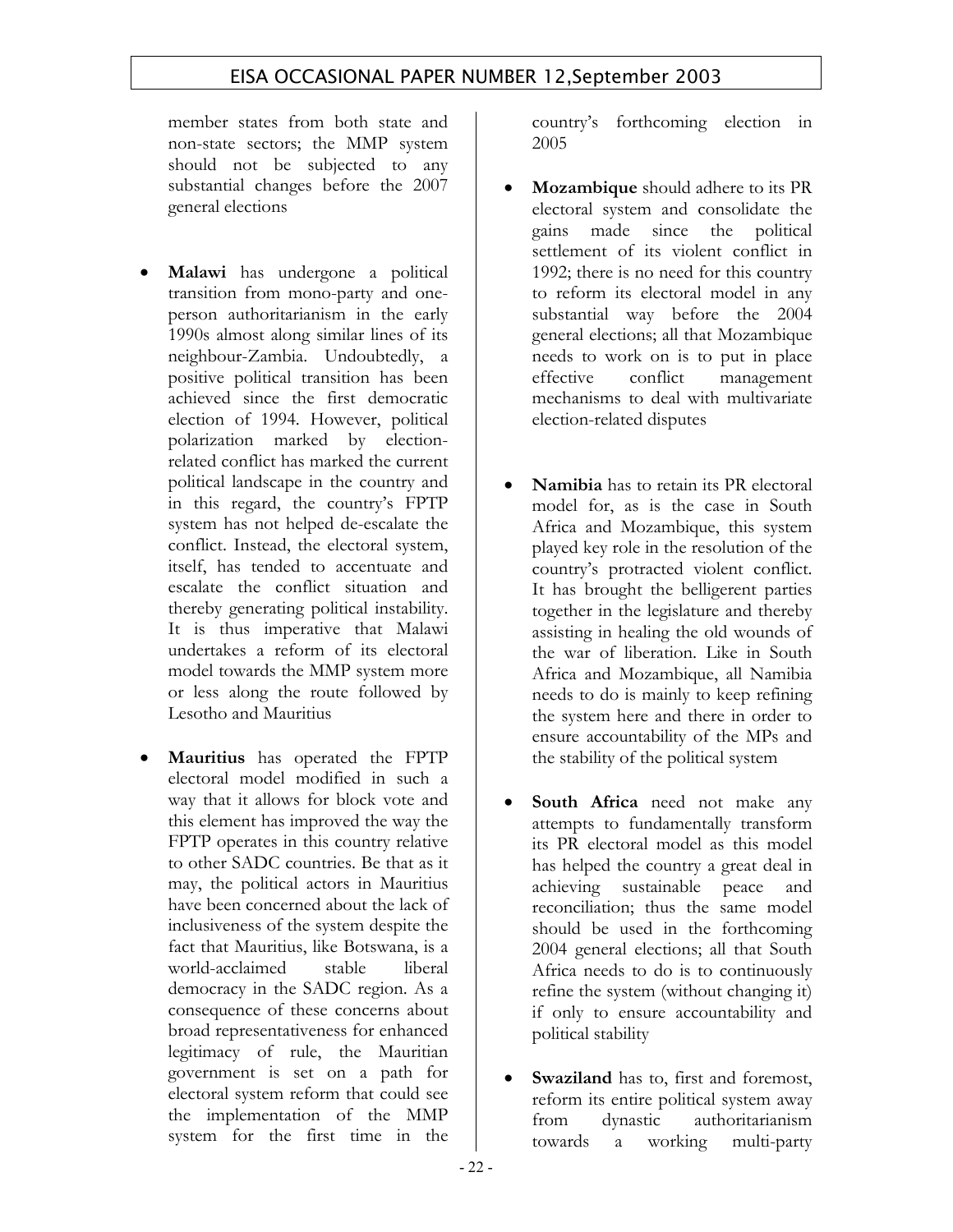electoral democracy before reforming its electoral model away from the FPTP towards the MMP along the lines of Lesotho and Mauritius before its next general election in 2005; democratic reforms cannot come on their own in Swaziland as prodemocracy forces have to agitate for this changes; this suggests a vibrant role for civil society groups in Swaziland if meaningful democracy is to take root

- **Tanzania** has to reform its FPTP electoral model especially following worrisome election-related conflicts in the country in the recent past; it is certainly in Tanzania's interest to transform its electoral model away from the FPTP and towards the MMP system before its next election in 2005; thus, the experiences of Lesotho and Mauritius will serve this country well in this regard
- **Zambia** has to review and re-design its electoral system to address both the problem of political instability and legitimacy of rule. No other political even has vividly demonstrated this imperative than the 2001 general election in that country that delivered a minority government with severe legitimacy crisis. Thus, Zambia, like Botswana and Tanzania, has to learn important lessons of experience from the electoral reform processes in Lesotho and Mauritius. Thus Zambia would be served well by the MMP system rather than the present FPTP system
- **Zimbabwe** is surely the most politically polarized of all the countries under study; it is a fact, that all the SADC countries are internally polarized along partisan political lines, but the profundity of this polarization differs from country to country; this

polarization is too deep in Zimbabwe and is often worsened by violent conflict during and in-between elections; part of the Zimbabwe crisis revolves around the electoral model in use namely the FPTP; Zimbabwe, thus, has to reform its electoral system away from the FPTP and revert back to its earlier PR system which was used only once in 1980; this development should take place before its general election of 2005.

Having gone through these electoral reform process SADC countries then may look like this in the not-so-distant future:

| Country      | Old Electoral | <b>New Electoral</b> |
|--------------|---------------|----------------------|
|              | System        | System               |
| Angola       | PR            | PR                   |
| Botswana     | <b>FPTP</b>   | MMP                  |
| DRC.         | <b>FPTP</b>   | PR                   |
| Lesotho      | <b>FPTP</b>   | <b>MMP</b>           |
| Malawi       | <b>FPTP</b>   | MMP                  |
| Mauritius    | <b>FPTP</b>   | MMP                  |
| Mozambique   | PR            | PR.                  |
| Namibia      | <b>PR</b>     | <b>PR</b>            |
| Seychelles   | <b>FPTP</b>   |                      |
| South Africa | PR            | PR                   |
| Swaziland    | <b>FPTP</b>   | MMP                  |
| Tanzania     | <b>FPTP</b>   | MMP                  |
| Zambia       | <b>FPTP</b>   | <b>MMP</b>           |
| Zimbabwe     | <b>FPTP</b>   | PR                   |

### **Table 14: Future electoral systems in SADC-A possible scenario**

It is worth emphasizing that the proposals in this concluding section of the paper are by no means definitive prescription for a particularized political behaviour and a set path for constitutional engineering. On the contrary, the proposals are meant to be rather suggestive and advance the debate forward by making actors in different fields of governance (especially elections) think deeper and much more creatively around how best the SADC region could nurture and consolidate their democratic governance through electoral engineering.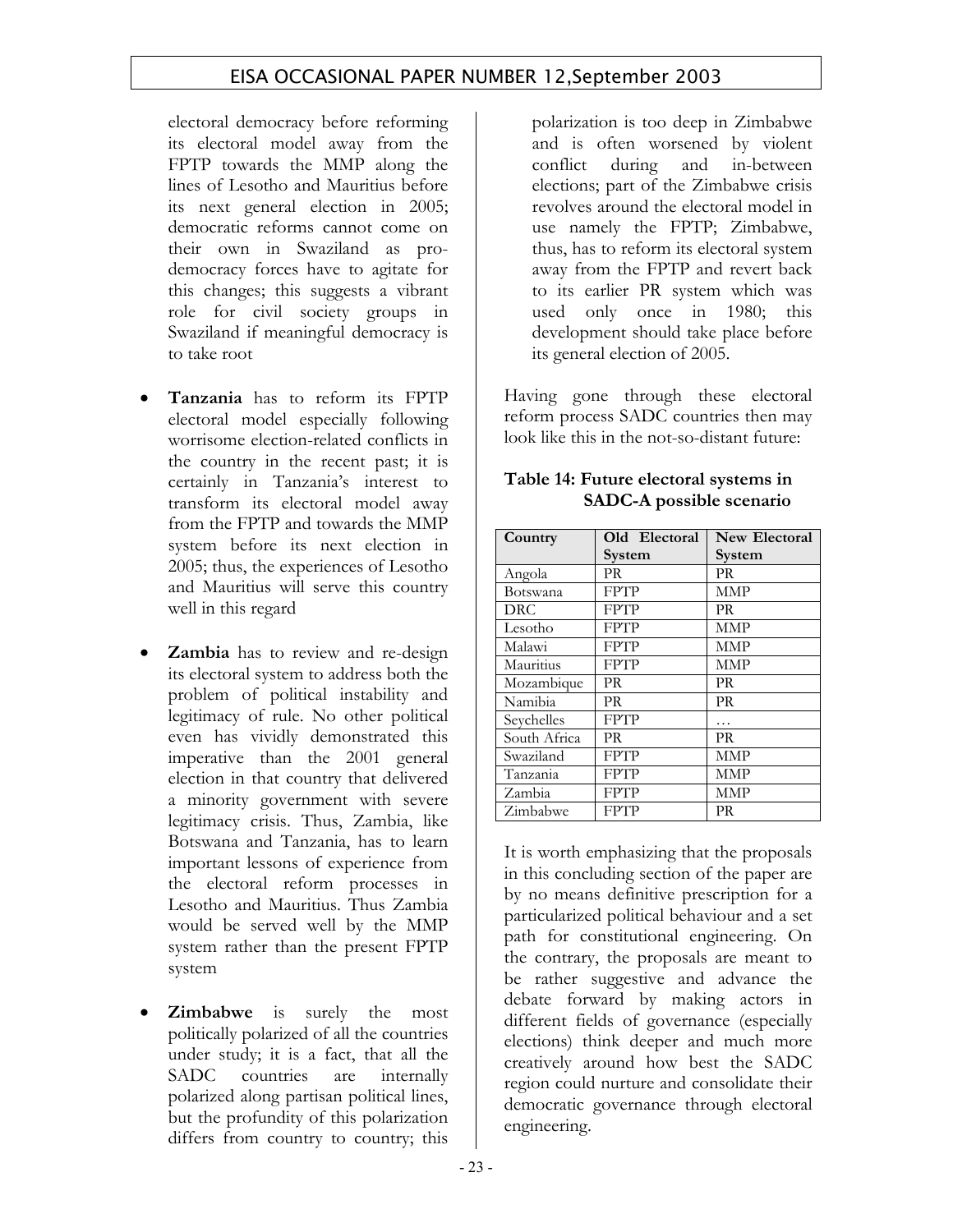#### **References**

Asmal, K. and De Ville, J.1994. "An Electoral System for South Africa" in Stegtler et al (eds.) *Free and Fair Elections*, Cape Town: Juta and Co. Ltd.

Elklit, J. 2002. "Lesotho 2002: Africa's First MMP Elections" *Journal of African Elections*, 1 (2).

Elklit, J. 2003. "What electoral systems are available? An international perspective on the current debate in South Africa", in Konrad-Adenauer Stiftung, ibid.

Harris, P. and Reilly, B. (eds). 1998. *Democracy in Deep-Rooted Conflict: Options for Negotiators,* IDEA Handbook Series, Stockholm, Sweden.

Jackson, R. and Jackson, D. 1997. *A Comparative Introduction to Political Science*, N. J.: Prentice Hall.

Kadima, D. 2003. 'Choosing an electoral system: Alternatives for the Post-War Democratic Republic of Congo', *Journal of African Elections,* 2 (1).

Konrad-Adenauer-Stiftung, 2003. *Electoral Models for South Africa: Reflections and Options,* Seminar Report, Johannesburg, South Africa.

Kumar, K. (ed). 1998. *Post-Conflict, Elections and Democratization and International Assistance,* Boulder, Lynne Reinner Publishers.

Lodge, T. 2003. 'How the South African Electoral System was Negotiated', *Journal of African Elections,* 2 (1).

Luckham, R., Goetz, A. and Kaldor, M. 2003. 'Democratic Institutions and Democratic Politics', University of Sussex (mimeo).

Matlosa, K. 2001. "Ballots or Bullets: Elections and Conflict Management in Southern Africa" *Journal of African Elections,* I (I).

Matlosa, K. 2003. 'The Electoral Process and Democratic Governance in Lesotho: Lessons for the Democratic Republic of the Congo' *Journal of African Elections*, 2 (1).

Molokomme, A. 2000. "Building Inclusiveness in SADC's Democratic Systems: The Case of Women's Representation in Leadership Positions" paper presented at the Southern African Elections Forum, Windhoek, Namibia, 11-14 June.

Molomo, M. 2000. "In search of an alternative electoral system in Botswana", *Pula,* 14 (1).

Reilly, B. 2001. *Democracy in Divided Societies: Electoral Engineering for Conflict Management*, New York, Cambridge University Press.

Reynolds, A. 1999. *Electoral Systems and Democratization in Southern Africa,* Oxford, Oxford University Press.

Reynolds, A. and Reily, B. 2002. *International IDEA Handbook of Electoral System Design*, Stockholm, Sweden.

Somolekae, G. 2002. "Botswana", in Lodge, T., Kadima, D. and Pottie, D. (eds) *Compendium of Elections in Southern Africa,* Johannesburg, Electoral Institute of Southern Africa.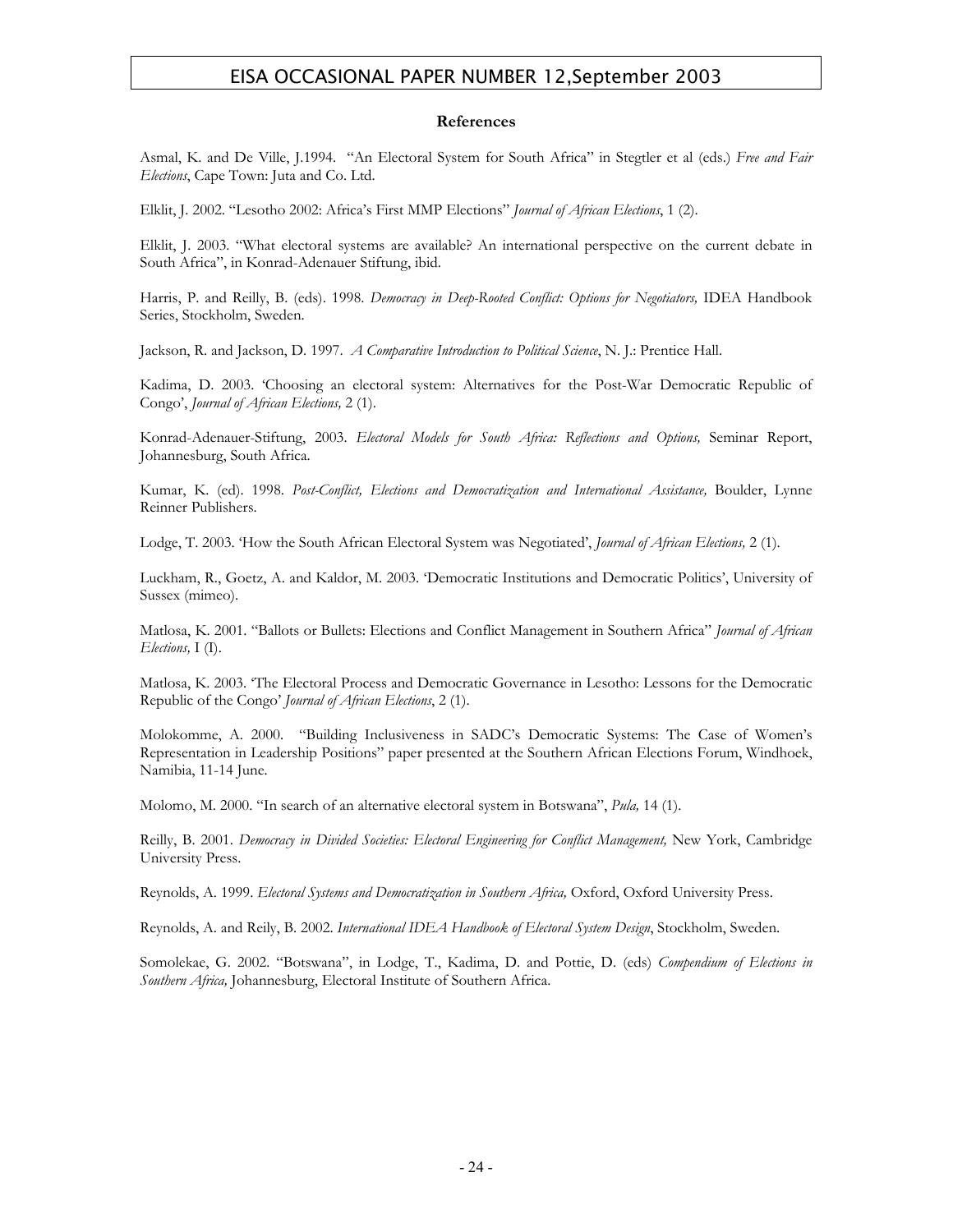## **ABOUT THE AUTHOR**

**\*Dr. Khabele Matlosa is the Senior Advisor-Research Department at the Electoral Institute of Southern Africa (EISA) Tel: +27 11 482 5495, Fax: +27 11 482 6163, Email: khabele@eisa.org.za** 

## **THE EISA MISSION STATEMENT**

**To strengthen electoral processes, democratic governance, human rights and democratic values through research, capacity building, advocacy and other strategically targeted interventions.** 

## **ABOUT EISA?**

**The Electoral Institute of Southern Africa (EISA) is a not-for-profit and non-partisan non-governmental organisation which was established in 1996. Its core business is to provide technical assistance for capacity building of relevant government departments, electoral management bodies, political parties and civil society organisations operating in the democracy and governance field throughout the SADC region and beyond. Inspired by the various positive developments towards democratic governance in Africa as a whole and the SADC region in particular since the early 1990s, EISA aims to advance democratic values, practices and enhance the credibility of electoral processes. The ultimate goal is to assist countries in Africa and the SADC region to nurture and consolidate democratic governance. SADC countries have received enormous technical assistance and advice from EISA in building solid institutional foundations for democracy. This includes electoral system reforms; election monitoring and observation; constructive conflict management; strengthening of parliament and other democratic institutions; strengthening of political parties; capacity building for civil society organisations; deepening democratic local governance; and enhancing the institutional capacity of the election management bodies. EISA is currently the secretariat of the Electoral Commissions Forum (ECF) composed of electoral commissions in the SADC region and established in 1998. EISA is also the secretariat of the SADC Election Support Network (ESN) comprising election-related civil society organisations established in 1997.**